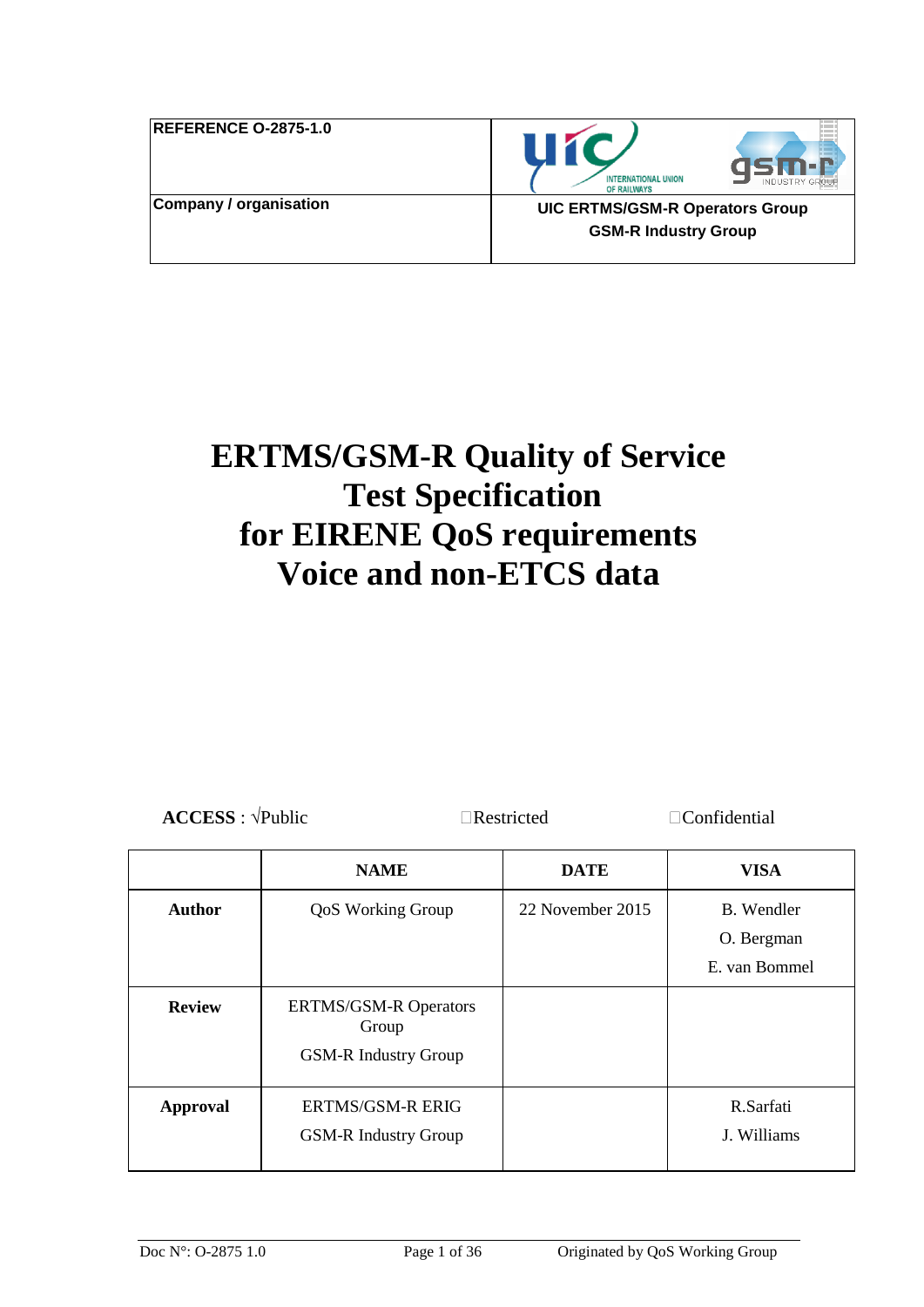## **EVOLUTION SHEET**

| <b>Version</b> | <b>Date</b>         | <b>Author</b>            | <b>Modification</b>                                                                                                                         |
|----------------|---------------------|--------------------------|---------------------------------------------------------------------------------------------------------------------------------------------|
| 0.1            | 3 April 2007        | <b>QoS Working Group</b> | First draft version, based on a QoS Voice<br>Working document O-8007 created by<br>GSM-R QoS Working Group                                  |
| 0.11           | 16 April 2007       | QoS Working Group        | Mandatory & Optional requirements<br>from O-8007 changed to new format                                                                      |
| 0.2            | 06 June 2007        | QoS Working Group        | Updates in ch 1-3<br>Ch 4 added.                                                                                                            |
| 0.21           | 26 March<br>2009    | <b>QoS Working Group</b> | Working version for E2E/Network only<br>discussion. Send delay and receive delay<br>added                                                   |
| 0.22           | 4 September<br>2011 | <b>QoS Working Group</b> | Recommendation for continuous NCH<br>monitoring included                                                                                    |
| 0.3            | 25 January<br>2012  | <b>QoS Working Group</b> | Update of end-to-end tests for call setup,<br>not finalized items are indicated as t.b.d.                                                   |
| 0.4            | 1 December<br>2012  | <b>QoS Working Group</b> | New setup of O-2875 with focus on<br>EIRENE (MI) requirements based on<br>comments to O-2875-0.3 from OG (O-<br>3133) and from TIG (O-3148) |
| 0.41           | 23 January<br>2012  | <b>QoS Working Group</b> | Working version for discussion within<br>GSM-R QoS Working Group                                                                            |
| 0.42           | 18 February<br>2013 | <b>QoS Working Group</b> | Update after review by QoS Working<br>Group                                                                                                 |
| 0.5            | 5 March 2013        | <b>QoS Working Group</b> | Review version for OG and TIG                                                                                                               |
| 0.6            | 12 April 2013       | <b>GSM-R TIG/Ola B</b>   | Suggested modifications following<br>virtual meeting 4 April 2013 and review                                                                |
| 0.7            | 23 April 2013       | QoS WG meeting           | Results of QoS WG review                                                                                                                    |
| 0.8            | 16 May 2013         | <b>GSM-R TIG/Ola B</b>   | Modifications agreed in QoS WG<br>meeting 23 April 2013                                                                                     |
| 0.9            | 16 May 2013         | QoS WG meeting 16 May    | Results of QoS WG review integrated                                                                                                         |
| 0.10           | 20 June 2013        | QoS WG meeting 20 June   | Results of QoS WG review integrated                                                                                                         |
| 0.11           | 20 June 2013        | QoS WG Erik van Bommel   | Consistency and lay out check                                                                                                               |
| 0.12           | 3 July 2013         | QoS WG Erik van Bommel   | Results Telco with OG and TIG                                                                                                               |
| 0.13           | 12 July 2013        | QoS WG Erik van Bommel   | 2.4: samples size added, 3.1.2, 3.3.2<br>and 3.3.3 textual changed, 7.2<br>recommendation added.                                            |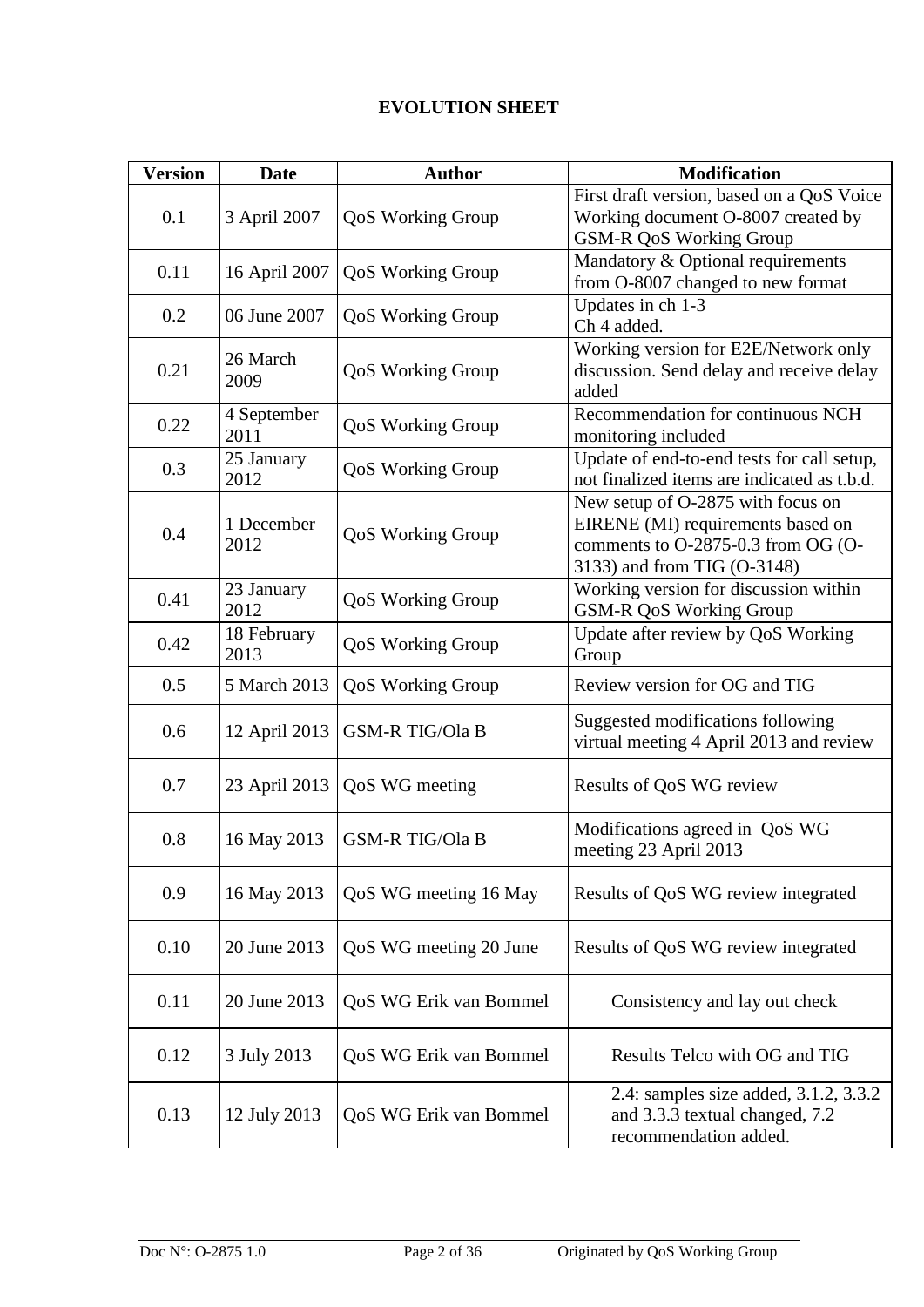| 0.14 | 05 Sept. 2013 | R.Sarfati                                                            | Corrections proposals.                                                                                                                                                                                                                |
|------|---------------|----------------------------------------------------------------------|---------------------------------------------------------------------------------------------------------------------------------------------------------------------------------------------------------------------------------------|
| 0.15 | 08 Oct. 2013  | <b>OG</b><br>Corrections made in OG#53                               |                                                                                                                                                                                                                                       |
| 0.16 | 18 Feb. 2014  | QoS WG Erik van Bommel                                               | Corrections made by WG                                                                                                                                                                                                                |
| 0.17 | Feb 2015      | GSM-R IG Ola B, Erich S,<br>Alex E                                   | Modification proposal                                                                                                                                                                                                                 |
| 0.18 | 6 March 2015  | GSM-R IG Ola B, Markus<br>M, Philippe M                              | Following discussions in IG#55 and<br>thereafter                                                                                                                                                                                      |
| 0.19 | 6 March 2015  | <b>GSM-RIG</b>                                                       | Complete document with track changes<br>from $0.16$                                                                                                                                                                                   |
| 0.20 | 28 April 2015 | QoS WG Erik van Bommel                                               | Processing of review of TIG, Bodo<br>Wendler and Bernd Kampschulte by WG<br>and corrections made                                                                                                                                      |
| 0.21 | 26 May 2015   | <b>UIC</b>                                                           | Clerical changes                                                                                                                                                                                                                      |
| 0.22 | 4 June 2015   | UIC-OG                                                               | Review by OG#57                                                                                                                                                                                                                       |
| 0.23 | 9 June 2015   | Update after telco with UIC-<br>OG QoS for VOICE-WG,<br>TIG and ERA. | Alignment with CR9175-2.0 and 9115-1.2<br>$\Rightarrow$<br>Clarification in chapter 1.1 of purpose of the<br>⇨<br>document.<br>Adaption of Test case description based on<br>⇨<br>the MORANE approach and the "practical"<br>approach |
| 0.24 | 26 June 2015  | UIC-OG                                                               | Update after review from:<br>$\Rightarrow$ Ola Bergman, TIG member<br>Bodo Wendler, QoS WG member<br>⇨<br>Klaus Dieter Masur, OG member<br>Bernd Kampschulte, DB<br>⇨                                                                 |
| 0.25 | 30 June 2015  | UIC-OG                                                               | Minor updates from: Klaus Dieter Masur,<br>OG member                                                                                                                                                                                  |
| 0.26 | 3 July 2015   | UIC-OG                                                               | Minor updates from Robert Sarfati,<br>⇨<br>OG chair.<br>Cleaned up by deleting comments<br>⇨<br>already approved and incorporated by<br>TIG (Ola Bergman)                                                                             |
| 0.27 | 15 July 2015  | Conference Call UIC-IG                                               | Answered comments raised in all<br>⇨<br>parts of main document.                                                                                                                                                                       |
| 0.28 | 27 July 2015  | UIC-OG                                                               | Update after review comments received<br>from TIG, version ready for discussion in<br>telco with OG and TIG.                                                                                                                          |
| 0.29 | 28 July 2015  | UIC-OG                                                               | Results after telco with OG and TIG.<br>Version for final approval by TIG.                                                                                                                                                            |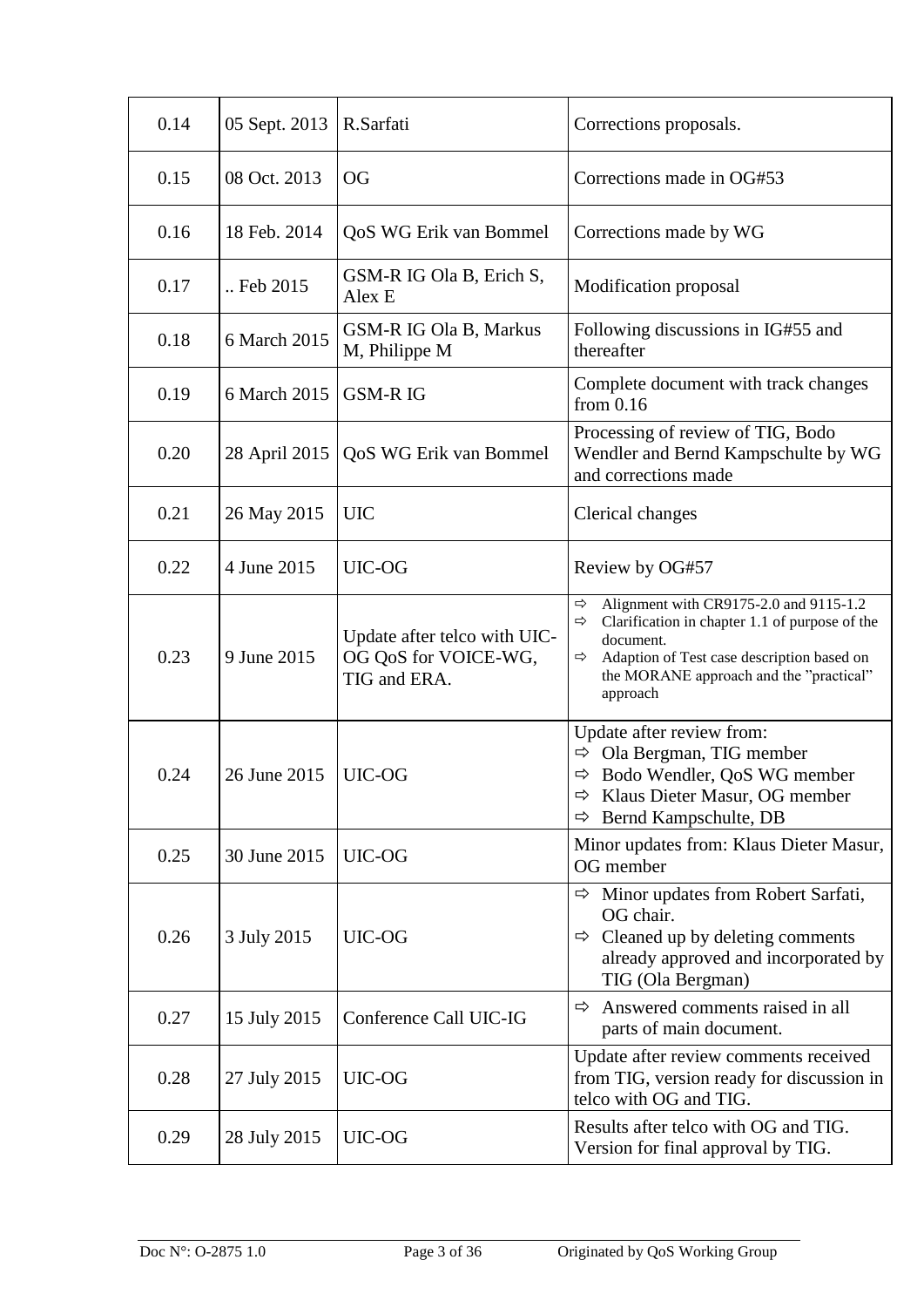| 0.30 | 9 Sept 2015  | UIC-OG     | Results after telco with OG and TIG.<br>Version for final approval by OG and<br>TIG.                                  |  |
|------|--------------|------------|-----------------------------------------------------------------------------------------------------------------------|--|
| 0.31 | 24 Sept 2015 | UIC-OG     | Comments received from TIG, first<br>respons from OG. Version ready for telco<br>within OG.                           |  |
| 0.32 | 28 Sept 2015 | UIC-OG     | Results from Telco OG.                                                                                                |  |
| 0.33 | 12 Oct 2015  | UIC-OG     | Review of QoS WG                                                                                                      |  |
| 0.34 | 21 Oct 2015  | UIC-OG     | Review of QoS WG. Telco with TIG.<br>Version agreed by OG#58.                                                         |  |
| 0.35 | 28 Oct 2015  | UIC-OG     | Based on review comments of TIG, a<br>note is added in section 3.                                                     |  |
| 0.36 | 6 Nov 2015   | UIC-OG     | Based on review comments of TIG,<br>wording added to the note in section 3.                                           |  |
| 0.37 | 22 Nov 2015  | UIC-OG     | Based on review comments of TIG,<br>wording added to the note in section 3.<br>Adaption of CRs 9115 and 9175 updates. |  |
| 1.0  | 25 Nov 2015  | <b>UIC</b> | Approved version                                                                                                      |  |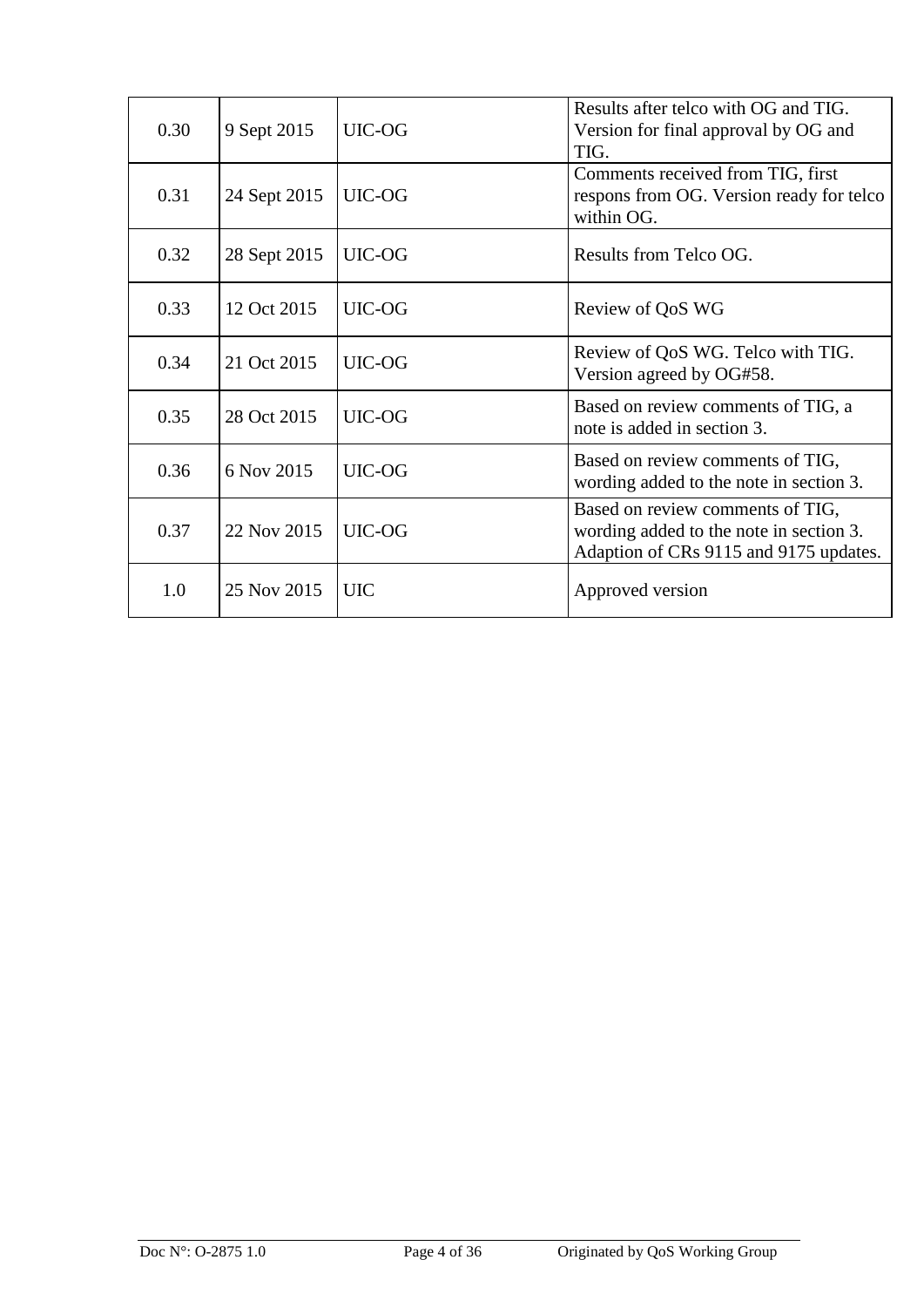### **Table of Contents**

| 1              |       |                                                                             |
|----------------|-------|-----------------------------------------------------------------------------|
|                | 1.1   |                                                                             |
|                | 1.2   |                                                                             |
|                | 1.3   |                                                                             |
| $\overline{2}$ |       |                                                                             |
|                | 2.1   |                                                                             |
|                | 2.2   |                                                                             |
|                | 2.3   |                                                                             |
|                | 2.3.1 |                                                                             |
|                | 2.3.2 |                                                                             |
|                | 2.3.3 |                                                                             |
|                | 2.3.4 |                                                                             |
|                | 2.4   |                                                                             |
| $\mathbf{3}$   |       | Test Specification for Parameters related to (MI) Eirene QoS requirements15 |
|                | 3.1   | Call set up time of Mobile originated and terminated Railway Emergency      |
|                | calls | - 15                                                                        |
|                | 3.1.1 |                                                                             |
|                | 3.1.2 |                                                                             |
|                | 3.1.3 |                                                                             |
|                | 3.1.4 |                                                                             |
|                | 3.2   | Call set up time of Railway Emergency calls mobile originated and           |
|                |       |                                                                             |
|                | 3.2.1 |                                                                             |
|                | 3.2.2 |                                                                             |
|                | 3.2.3 |                                                                             |
|                | 3.2.4 |                                                                             |
|                | 3.3   | Call set up time of Railway Emergency calls Fixed Controller originated and |
|                |       |                                                                             |
|                | 3.3.1 |                                                                             |
|                | 3.3.2 |                                                                             |
|                | 3.3.3 |                                                                             |
|                | 3.3.4 |                                                                             |
|                | 3.4   | Call set up time of Group calls between drivers in the same area (mobile    |
|                |       |                                                                             |
|                | 3.4.1 |                                                                             |
|                | 3.4.2 |                                                                             |
|                | 3.4.3 |                                                                             |
|                | 3.4.4 |                                                                             |
|                | 3.5   | Registration time for up to 10 Functional Numbers (mobile originated) 27    |
|                | 3.5.1 |                                                                             |
|                | 3.5.2 |                                                                             |
|                | 3.5.3 |                                                                             |
|                | 3.5.4 |                                                                             |
|                | 3.6   | De-registration time for up to 10 Functional Numbers (mobile originated)29  |
|                | 3.6.1 |                                                                             |
|                | 3.6.2 |                                                                             |
|                | 3.6.3 |                                                                             |
|                | 3.6.4 |                                                                             |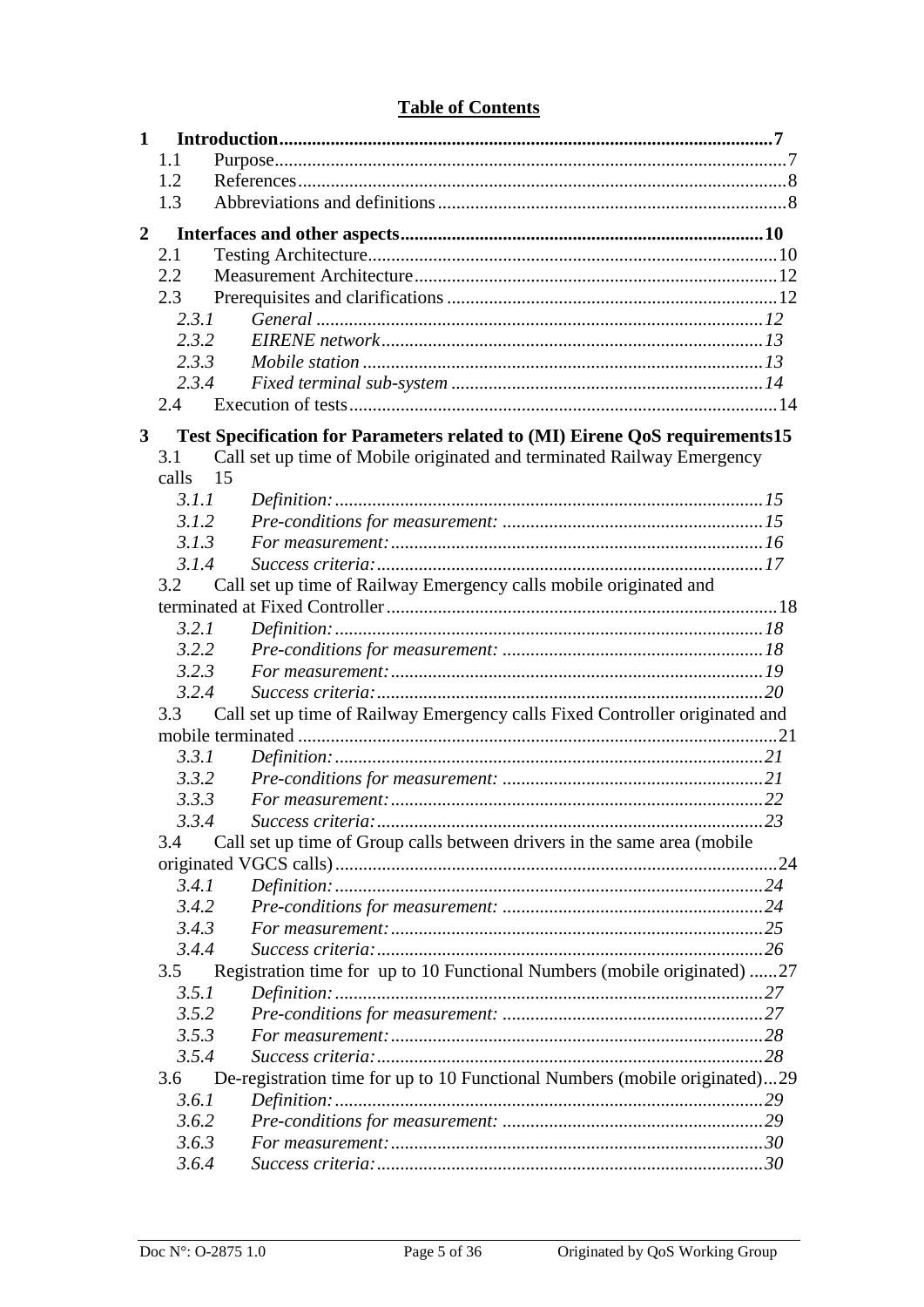| 4              | Acceptance Test Specification of Parameters related to (M) Eirene QoS<br>.31 |  |
|----------------|------------------------------------------------------------------------------|--|
| 5 <sup>1</sup> | Acceptance Test Specification of Parameters related to Optional Eirene and   |  |
| 6              |                                                                              |  |
| 7              |                                                                              |  |
|                | 7.1 EIRENE (MI) requirements relevant for QoS and (directly) related (M) and |  |
|                |                                                                              |  |
|                | 7.2 Recommendation of the minimum sample sizes for QoS for voice parameter   |  |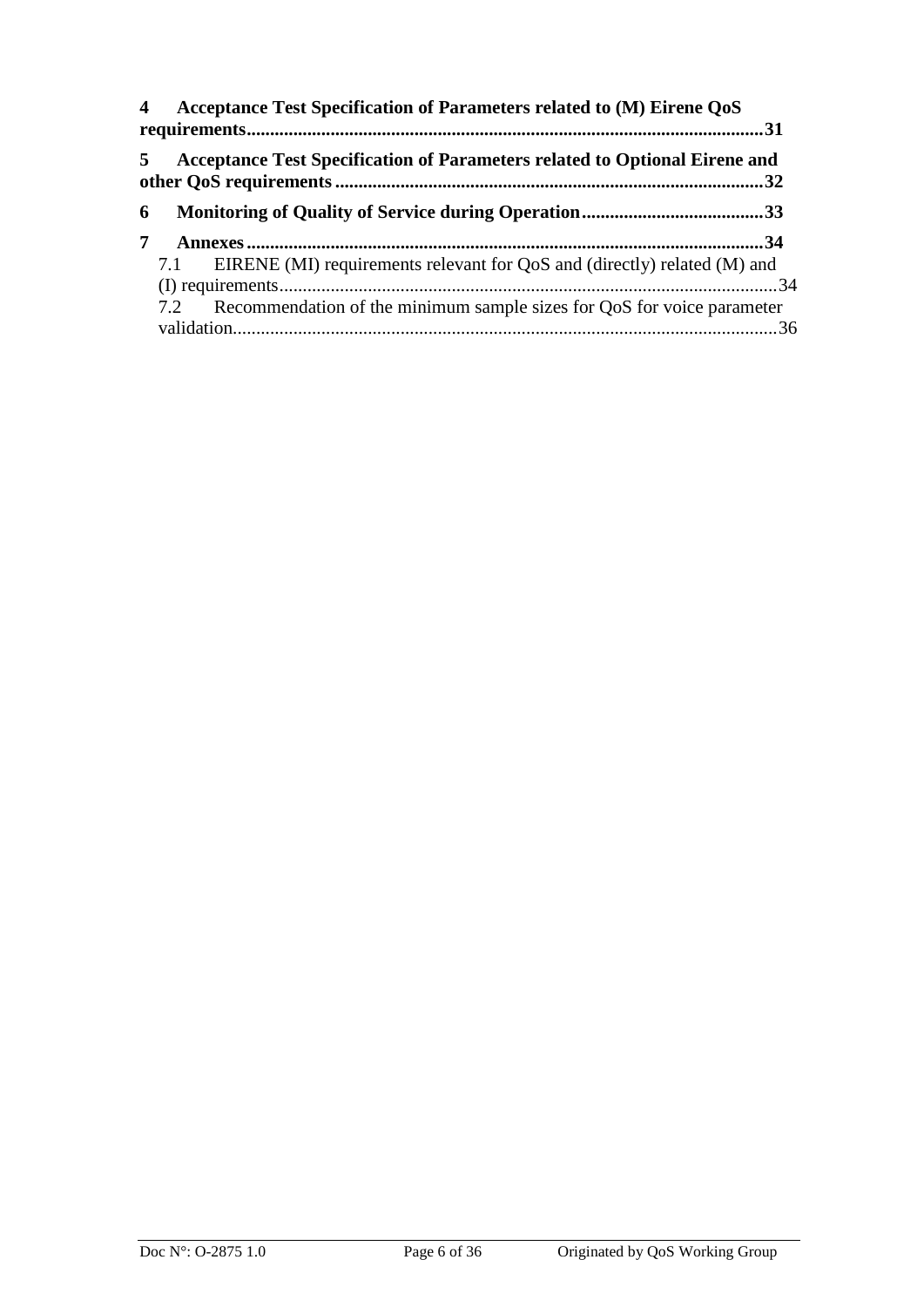## <span id="page-6-0"></span>**1 INTRODUCTION**

## <span id="page-6-1"></span>*1.1 Purpose*

The purpose of this document is to provide definitions and test specifications for QoS parameters related to circuit switched Voice and non ETCS circuit switched data services.

The test specifications in this document for the MI classified requirements in the EIRENE specifications will be used in context of the certification process of Interoperability Constituents (ICs) like Cab Radio or EDOR by the Notified body (NoBo) and also in the context of assessing the EIRENE network as a sub system. MI classified QoS requirements apply mostly to end-to-end performance.).

The test specifications in this document of the M and I classified requirements in the EIRENE specifications can be used as validation method for end-to-end performance or for subcomponents of the EIRENE system , like the GSM-R network only part, the fixed terminal part, the mobile station part, etc.

The QoS parameters are divided into four groups:

- a) parameters related to the (MI) EIRENE QoS requirements of [EIRENE FRS] and [EIRENE SRS]
- b) parameters related to the (M) EIRENE QoS requirements of [EIRENE FRS] and [EIRENE SRS]
- c) parameters related to the (O) EIRENE QoS requirements of [EIRENE FRS] and [EIRENE SRS]
- d) parameters related to the (I) EIRENE QoS requirements of [EIRENE FRS] and [EIRENE SRS]

The current version of this document deals with the parameters related to the (MI) EIRENE QoS requirements including the directly related M and I requirement to those MI requirements. The test specification for the other (M), (O) and (I) requirements will follow in a later version.

The document contains:

- $\Rightarrow$  Description of the Testing and Measurement Architecture
- $\Rightarrow$  Prerequisites and clarifications for QoS testing regarding EIRENE network, mobile station and fixed terminal sub-system
- $\Rightarrow$  Aspects of test execution
- $\Rightarrow$  Clarifications of the QoS parameters as needed for the purpose of measurement
- $\Rightarrow$  The interfaces on which events of the measured parameters are observed and time stamped
- $\Rightarrow$  The methods of measuring and verification of QoS parameter values.

For each QoS parameter, a description is given for "end-to-end" and, when possible, "network only" and "terminal only" measurements.

When complying with the tests in this document it will be possible:

 $\Rightarrow$  To demonstrate that the end-to-end requirements are met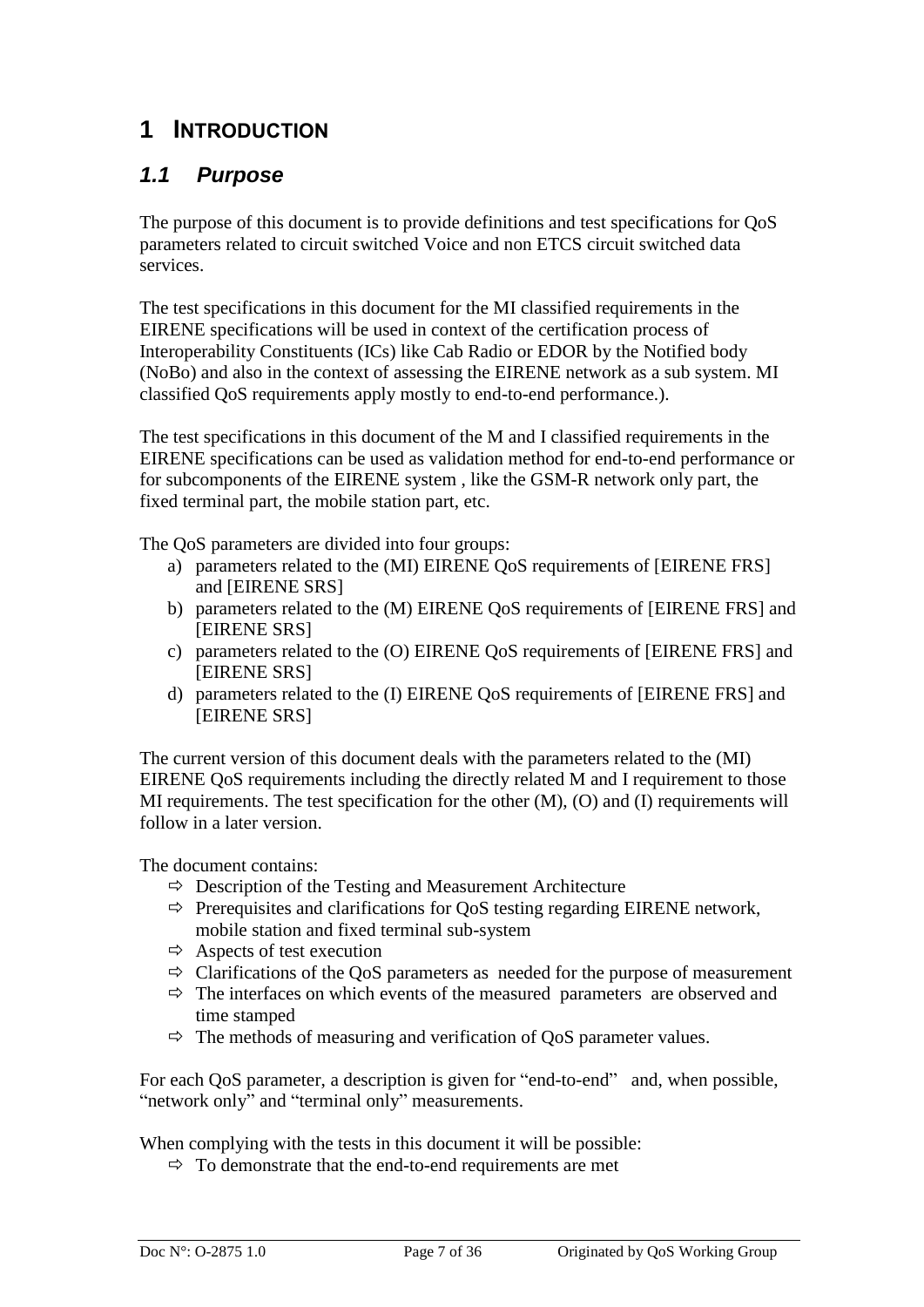- $\Leftrightarrow$  and when possible:
- $\Rightarrow$  To demonstrate that the network only requirements are met
- $\Rightarrow$  To demonstrate that the terminal equipment requirements are met

## <span id="page-7-0"></span>*1.2 References*

| $\lceil 1 \rceil$ | <b>EIRENE FRS1</b>       | <b>EIRENE Functional Requirement Specification, E-FRS</b> |
|-------------------|--------------------------|-----------------------------------------------------------|
|                   |                          | v8.0.0                                                    |
| [2]               | <b>EIRENE SRS1</b>       | <b>EIRENE System Requirement Specification, E-SRS</b>     |
|                   |                          | v16.0.0                                                   |
| $\lceil 3 \rceil$ | <b>[ETSI EN 301 515]</b> | Requirements for GSM operation on railways, v2.3.0        |
| [4]               | [ETSI TS 102 281]        | Detailed requirements for GSM operation on Railways,      |
|                   |                          | v3.0.0                                                    |
| $\lceil 5 \rceil$ | <b>[MORANE P 38 T</b>    | FFFIS for GSM-R SIM cards, version 5.0                    |
|                   | 9001 5.0]                |                                                           |

## <span id="page-7-1"></span>*1.3 Abbreviations and definitions*

#### **Abbreviations**

| <b>BRI</b>       | <b>ISDN</b> Basic Rate Interface                           |
|------------------|------------------------------------------------------------|
| <b>BSC</b>       | <b>Base Station Controller</b>                             |
| <b>BSS</b>       | <b>Base Station Sub-system</b>                             |
| <b>BTS</b>       | <b>Base Transceiver Station</b>                            |
| E2E              | End-to-End                                                 |
| <b>EIRENE</b>    | European Integrated Railway Radio Enhanced Network         |
| <b>ERTMS</b>     | European Rail Traffic Management System                    |
| <b>ETCS</b>      | European Train Control System                              |
| <b>ETSI</b>      | European Telecommunication Standardization Institute       |
| <b>FN</b>        | <b>Functional Number</b>                                   |
| <b>FRS</b>       | <b>Functional Requirement Specification</b>                |
| <b>FTS</b>       | <b>Fixed Terminal Sub-system</b>                           |
| GSM-R            | Global System for Mobile communication - Railways          |
| IC               | <b>Interoperability Constituents</b>                       |
| <b>Ifts</b>      | Interface (fixed network)                                  |
| <b>ISDN</b>      | <b>Integrated Services Digital Network</b>                 |
| M                | Mandatory                                                  |
| MI               | Mandatory (for) Interoperability                           |
| <b>MMI</b>       | Man Machine Interface                                      |
| <b>MS</b>        | <b>Mobile Station</b>                                      |
| <b>MOC</b>       | Mobile Originated Call (Call from Mobile to Fixed Network) |
| <b>MTC</b>       | Mobile Terminated Call (Call from Fixed Network to Mobile) |
| <b>MTM</b>       | Mobile To Mobile Call (Call from Mobile to Mobile)         |
| <b>NSS</b>       | Network Sub-system                                         |
| $\mathbf{O}$     | Optional                                                   |
| QoS              | <b>Quality of Service</b>                                  |
| <b>REC</b>       | Railway Emergency Call                                     |
| <b>Rm</b>        | Rm (AT) Interface                                          |
| S <sub>2</sub> M | <b>S2M</b> Interface                                       |
| <b>SIM</b>       | <b>Subscriber Identity Module</b>                          |
| <b>SRS</b>       | <b>System Requirement Specification</b>                    |
| Um               | Um Interface (air interface)                               |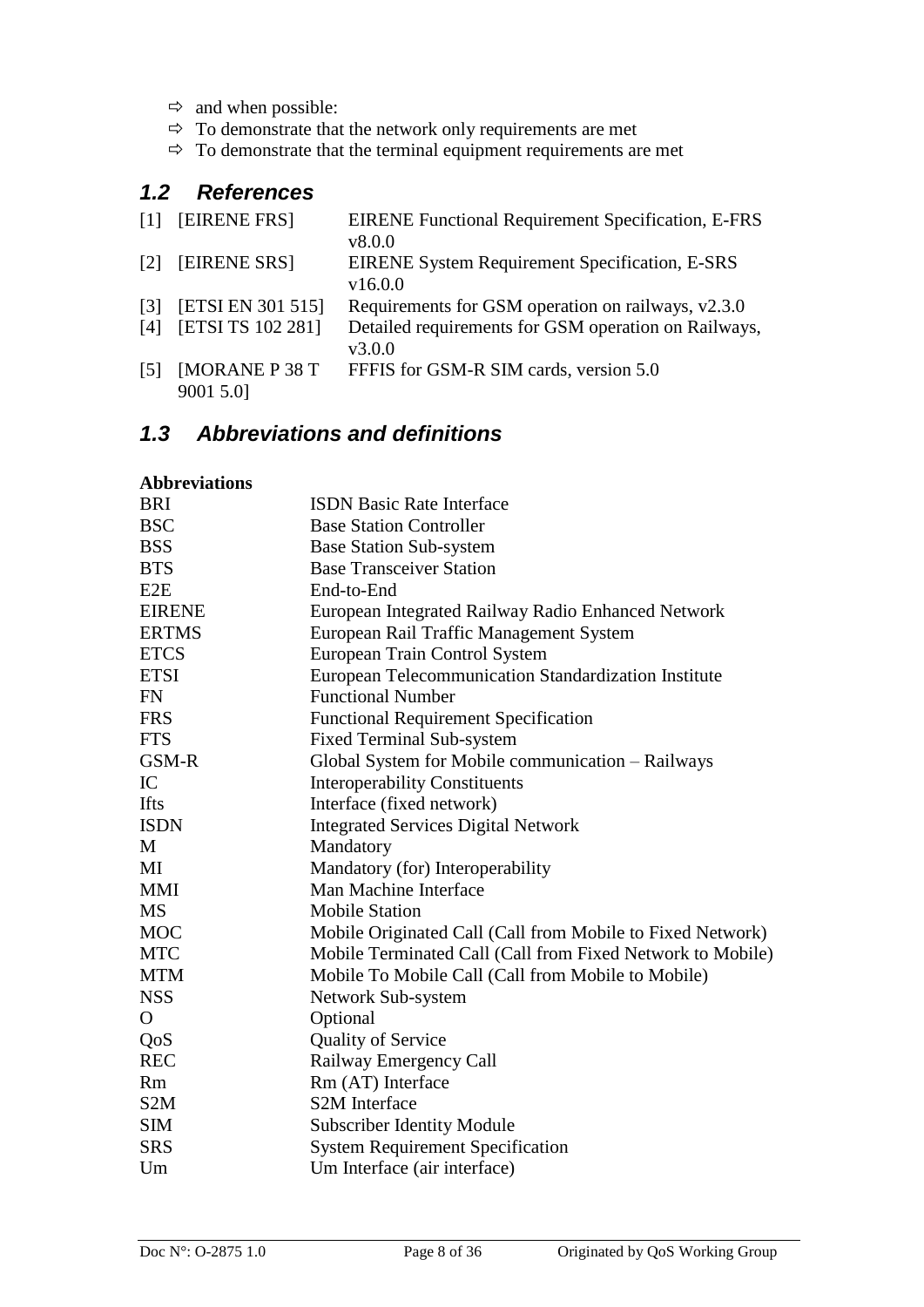| VGCS                    | Voice Group Call Service                                                                                                                                                                                                |
|-------------------------|-------------------------------------------------------------------------------------------------------------------------------------------------------------------------------------------------------------------------|
| <b>Definitions</b>      |                                                                                                                                                                                                                         |
| Confidence interval     | A confidence interval expresses the degree of uncertainty<br>associated with a sample statistic. It is an interval estimate<br>combined with a probability statement.                                                   |
| Confidence level        | A confidence level refers to the percentage of all possible<br>samples that can be expected to include the true parameter.                                                                                              |
| <b>Fixed Controller</b> | A Controller whose terminal is connected to network using<br>fixed line (e.g. ISDN).                                                                                                                                    |
| Operational call        | Railway communications directly concerned with train and<br>shunting movements or train operation. For example,<br>controller-driver communications.<br>Controller-driver operational calls normally use ptp calls with |
| <b>Test Operator</b>    | priority level 3, and they use Functional Numbers or Location<br>dependent Addressing.<br>The person performing the QoS measurement                                                                                     |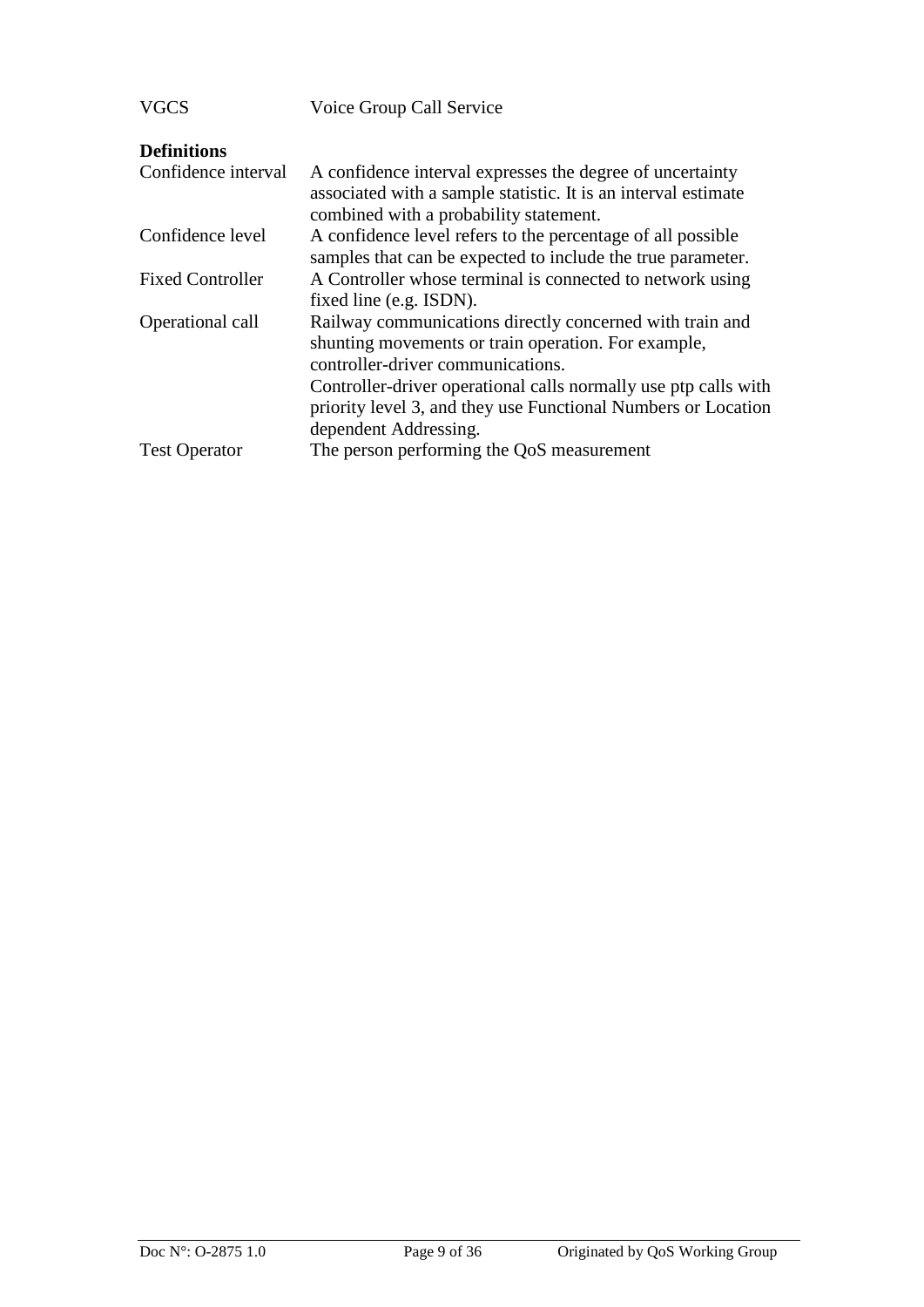## <span id="page-9-0"></span>**2 INTERFACES AND OTHER ASPECTS**

## <span id="page-9-1"></span>*2.1 Testing Architecture*

The following diagram gives a reference architecture for the general arrangement of the equipment for all testing. It is not meant to indicate detailed equipment configurations. Elements to be included will depend on the test being performed.

The architecture of the Core Network (NSS) may be either ETSI Release-99 or 3GPP Release-4 as appropriate and its internal architecture is not relevant to this test specification.

The minimum configuration for the system is a single NSS connected to a single BSS, depending on the tests to be performed, extended by a fixed network and a controller system (FTS), depending on the test configuration. The BSS is a single BSC with two attached BTS providing a single carrier with one control channel and 7 traffic channels per BTS. This is illustrated in Figure 1a. The diagram indicates the interface types used to connect the various components.



Figure 1a: Reference testing architecture single network

If comparability is required to other networks an equal test configuration like Figure 1a should be used.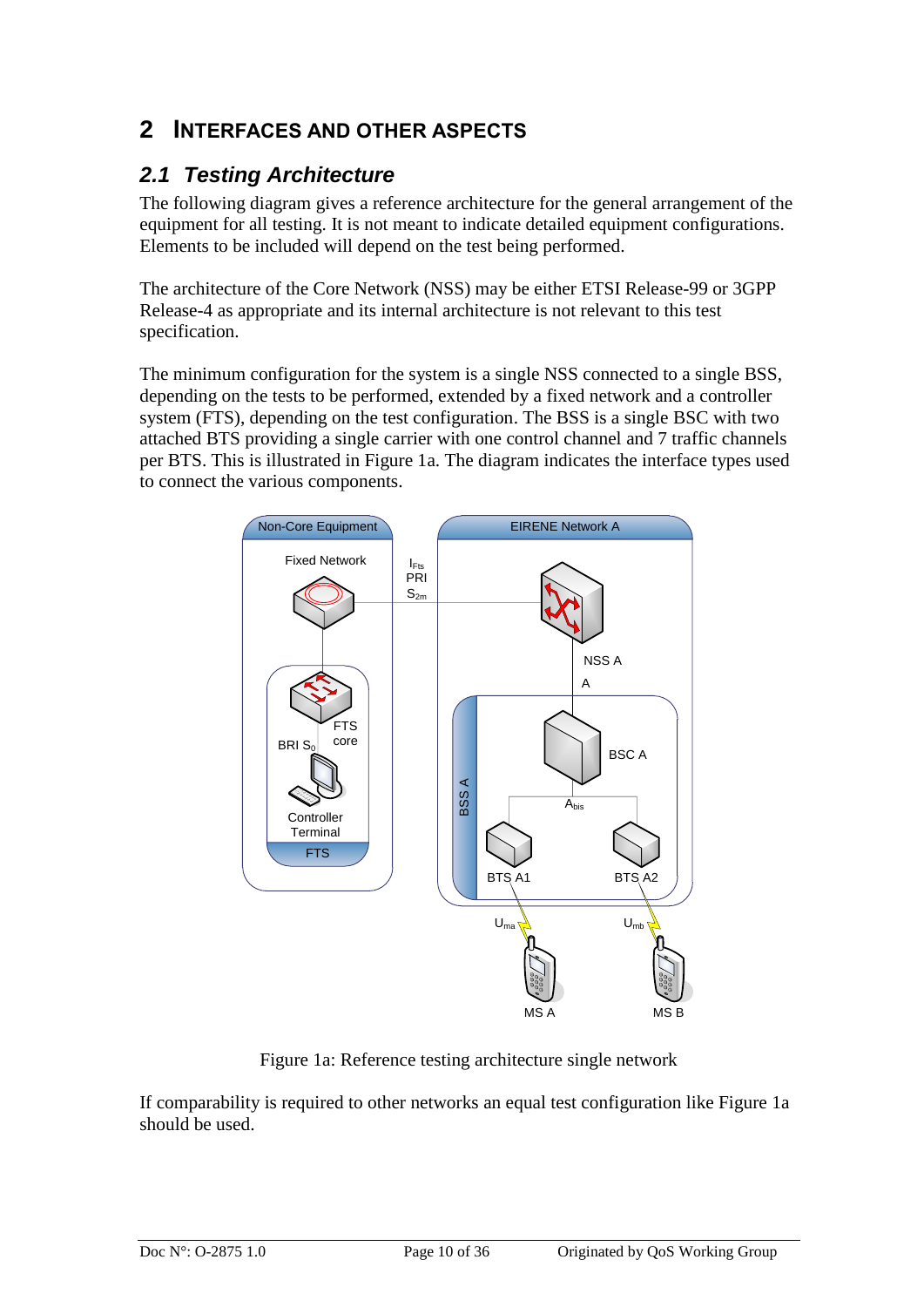Larger, more complex network architectures (for example with multiple BTS, BSC or MSC) may be added in a later version of this specification. An example is given in Figure 1b.



Figure 1b: Reference testing architecture, complex network architecture

The terminal equipment being assessed is located in the "Single Network Configuration" EIRENE Network A. EIRENE Network B is only needed to cover future tests (out of scope of current document) associated with cross-border group calls, border-crossing in general and other roaming functionality.

The reference architecture shown above can be realised in a suitable test laboratory or in the field through mapping the national network design onto the reference architecture. This should allow to determine the measurement points in both cases. It is not within the scope of this specification to mandate one or the other - the tests may be performed either in a laboratory or in the field, as required.

The described minimum configuration does not exclude the use of larger network configurations. If comparability is required to other networks an equal test configuration like Figure 1a should be used.

The Controller equipment is located as part of a Fixed Terminal Sub-system (FTS). This comprises a core element that will normally perform a switching/routing function and a Controller Terminal that provides the user interface. The internal details of the FTS are outside the scope of this specification. In this issue of the test specification the internal FTS connections and the link between the FTS and the NSS are ISDN based (as opposed to Voice over IP, which will be covered in future releases of this specification). The FTS is included in "Non-Core Equipment" in Figure 1a above, together with the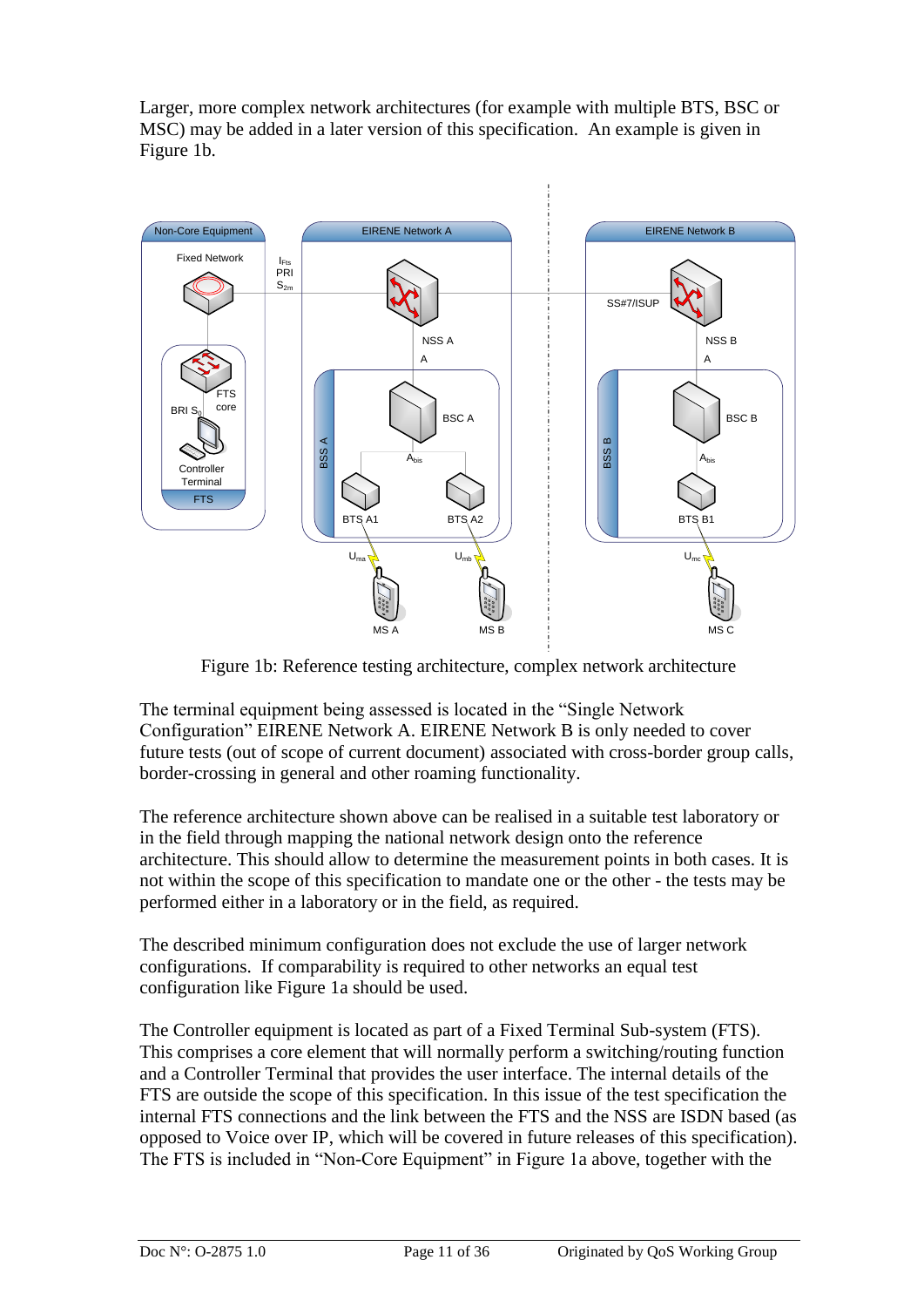"Fixed Network". The Fixed Network could comprise any suitable type of transmission system used to connect the FTS to the NSS.

Controller equipment interconnected via radio is outside the scope of EIRENE and is therefore not considered.

## <span id="page-11-0"></span>*2.2 Measurement Architecture*

Two different voice QoS measurement architectures need to be defined, one for mobile station user to/from FTS user (Figure 2) and another for mobile station user to mobile station user (Figure 3). The architectures are consistent with the reference architectures in the EIRENE SRS. The individual measurement points are indicated in the figures.



Figure 2: Mobile station user to FTS user measurement architecture



Figure 3: Mobile station user to mobile station user measurement architecture

## <span id="page-11-1"></span>*2.3 Prerequisites and clarifications*

## <span id="page-11-2"></span>**2.3.1 General**

The purpose of the tests is to assess the QoS performance of an EIRENE system or subsystem. The following points set out a common basis for all tests. Any variation from this basis will be specified in any tests that requires it. For example, if a particular network is configured differently, then this shall be recorded as part of the corresponding test results.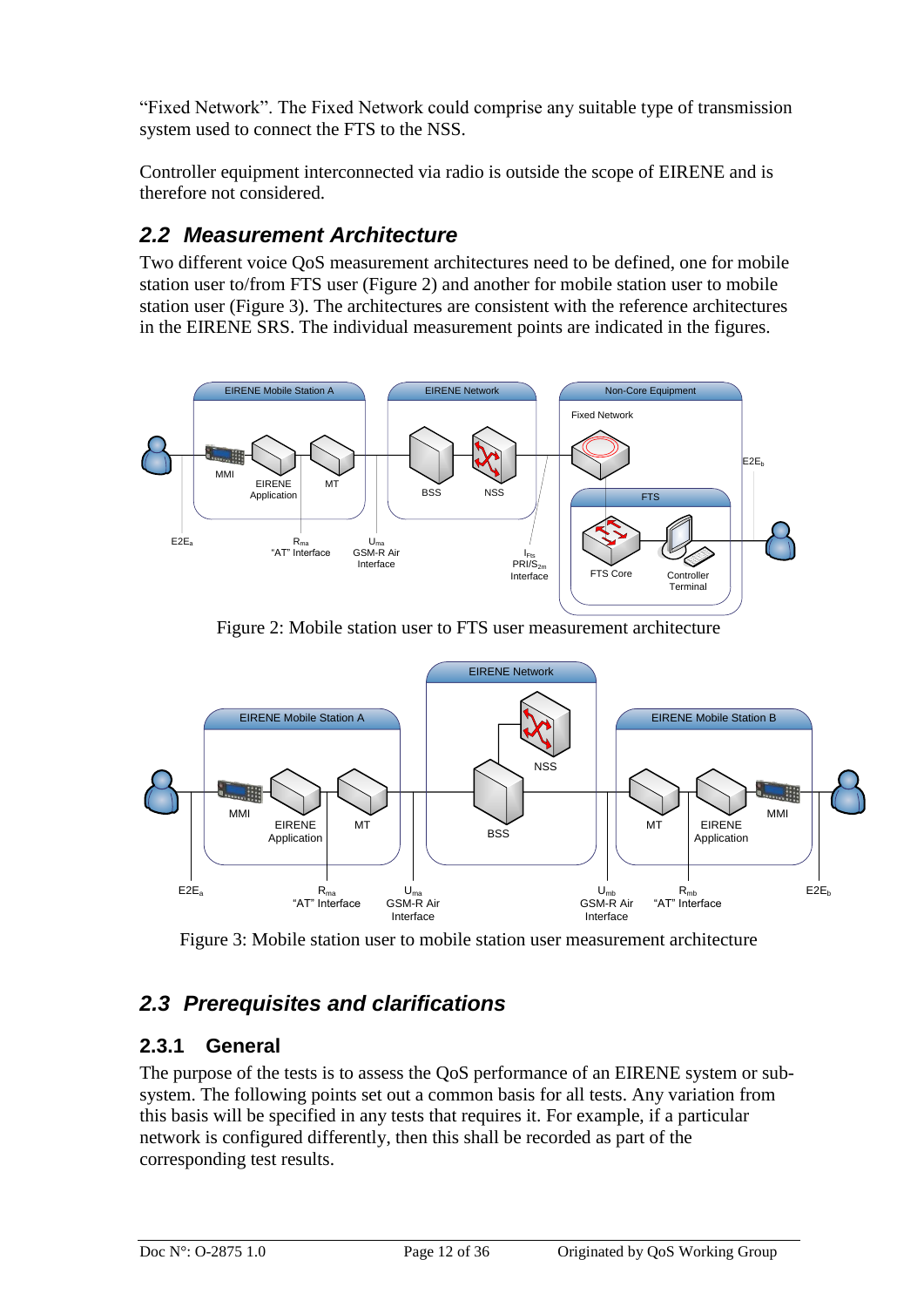## <span id="page-12-0"></span>**2.3.2 EIRENE network**

The network and its interconnections shall be dimensioned such that congestion shall not occur unless specifically forced in order to test pre-emption responses.

The configuration of network specific parameters is a national matter, but it is recommended to have Authentication activated on Location Update (LUP) only. The use of authentication and encryption shall be in accordance with the requirements of the EIRENE SRS sections 3.4.2). To provide consistent and comparable results encryption shall be employed as specified in EIRENE SRS section 10.7.

To prevent the Confirmation of High Priority Calls procedures from interfering with mobile station response times during sequences of railway emergency call set-up measurements sufficient time between the measurements shall be allowed to terminate the Confirmation procedure before starting the next measurement. Alternatively the tested mobile station may be configured not to send Confirmations.

To prevent interference with mobile station response times the EIRENE network shall be configured such that no regular polling of mobile stations (such as Any Time Interrogation to determine current serving cell) is being performed.

The frequencies allocated to the base station(s) shall be chosen in the UIC frequency band (EIRENE SRS section 1.4.3.2) and following good engineering practice to ensure there are no interference effects between the GSM-R BTSs being used in the tests. Steps shall be taken to ensure that there are no interfering signals being received from non-GSM-R networks.

The network shall be configured to utilise Location Dependent Addressing, but not enhanced Location Dependent Addressing unless additional call setup time is allowed and documented.

There must be sufficient traffic resources in the originating cell (VGCS Originator Uplink and Common Downlink) and as well on the network interfaces between BSS - NSS and other relevant interfaces.

## <span id="page-12-1"></span>**2.3.3 Mobile station**

The mobile stations shall be fitted with a SIM Card that conforms to the [FFFIS for GSM-R SIM Cards]. The SIM shall define the mobile station to be a subscriber of EIRENE Network A unless a specific roaming test is being performed in which case the SIM may be for EIRENE Network B. This will be specified in the details of the test.

To prevent the Confirmation of High Priority Calls procedures from interfering with mobile station response times during sequences of railway emergency calls all SIMs may be configured such that no acknowledgements are to be sent by the mobile stations, also see section 2.3.2.

**Unless specified otherwise** in the details of the test, all mobile stations shall be attached and authenticated to EIRENE Network A. When the test case consists of one mobile device one BTS is sufficient. When a test case considers a mobile-to-mobile scenario two BTSs are required and both mobiles are camping on different cells. Moreover, unless specified otherwise for a particular test, all mobile stations shall be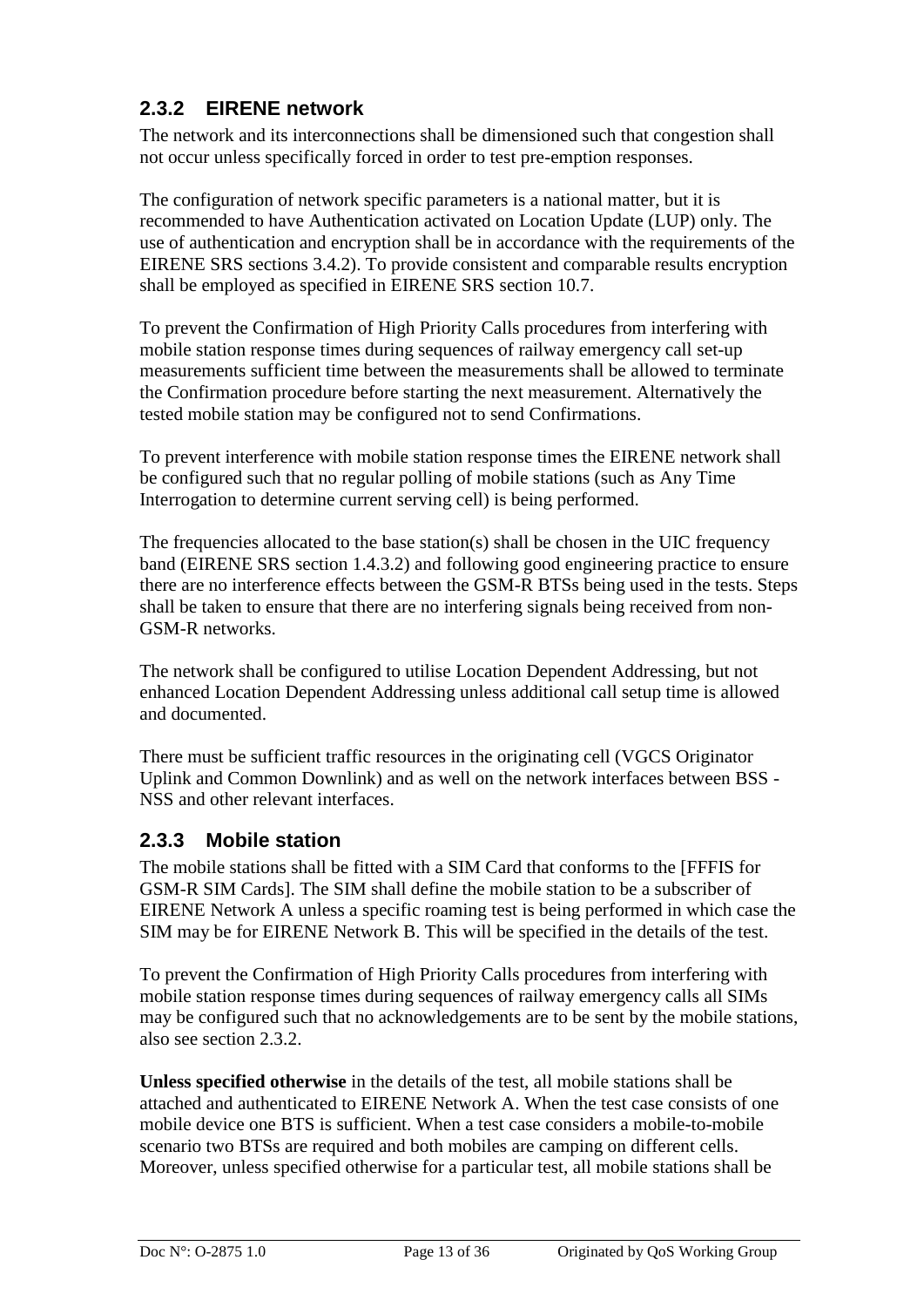registered with Functional Numbers and any point-to-point calls shall be made using one of those numbers as the called party number.

## <span id="page-13-0"></span>**2.3.4 Fixed terminal sub-system**

Fixed terminals shall have both a subscriber number and one or more Functional Numbers (CT7). For point-to-point calls to Controller Terminals the call shall be delivered to only one specific terminal, not several.

## <span id="page-13-1"></span>*2.4 Execution of tests*

Each test shall be performed under test conditions like operational conditions as far as possible while using standardised and easily reproducible test conditions. Unless demanded by a particular test the "Single Network Configuration" of Figure 1a should be utilised as the basis of the test configuration. If tests using a roaming mobile or cross-border group call tests, for example, are to be measured then it must be recognised that the additional delays imposed by the links and processing of more than one NSS core are currently outside the scope of the EIRENE QoS requirements and thus outside the scope of this specification.

All measured parameter values shall be verified with a statistical Confidence Level, preferably 99% but not less than 95 %. In section 7.2 below a recommendation is created for the minimum sample size. This allows calculation of the number of samples needed before a test is completed. The resulting recommendation is to use for all tests a sample size of 200.

The network configuration and the parameters shall be described within test cases and logged during test execution.

Dependent on the exact MMI specification of terminals, in particular Cab, the REC button has to be pressed up to second(s). This additional delay has to be subtracted from the measurement results, because it is considered to be out of scope.

Calls from mobile stations to Controller Terminals shall either be by Location Dependent Addressing or by controller Functional Number (CT7) (E-FRS 3.4.4). During execution of the tests no Call Forwarding shall be in place since this may introduce delays which are outside the scope of this specification. "Follow-Me" is, of course, to be active since this is the basis of Functional Addressing (E-FRS 3.4.4).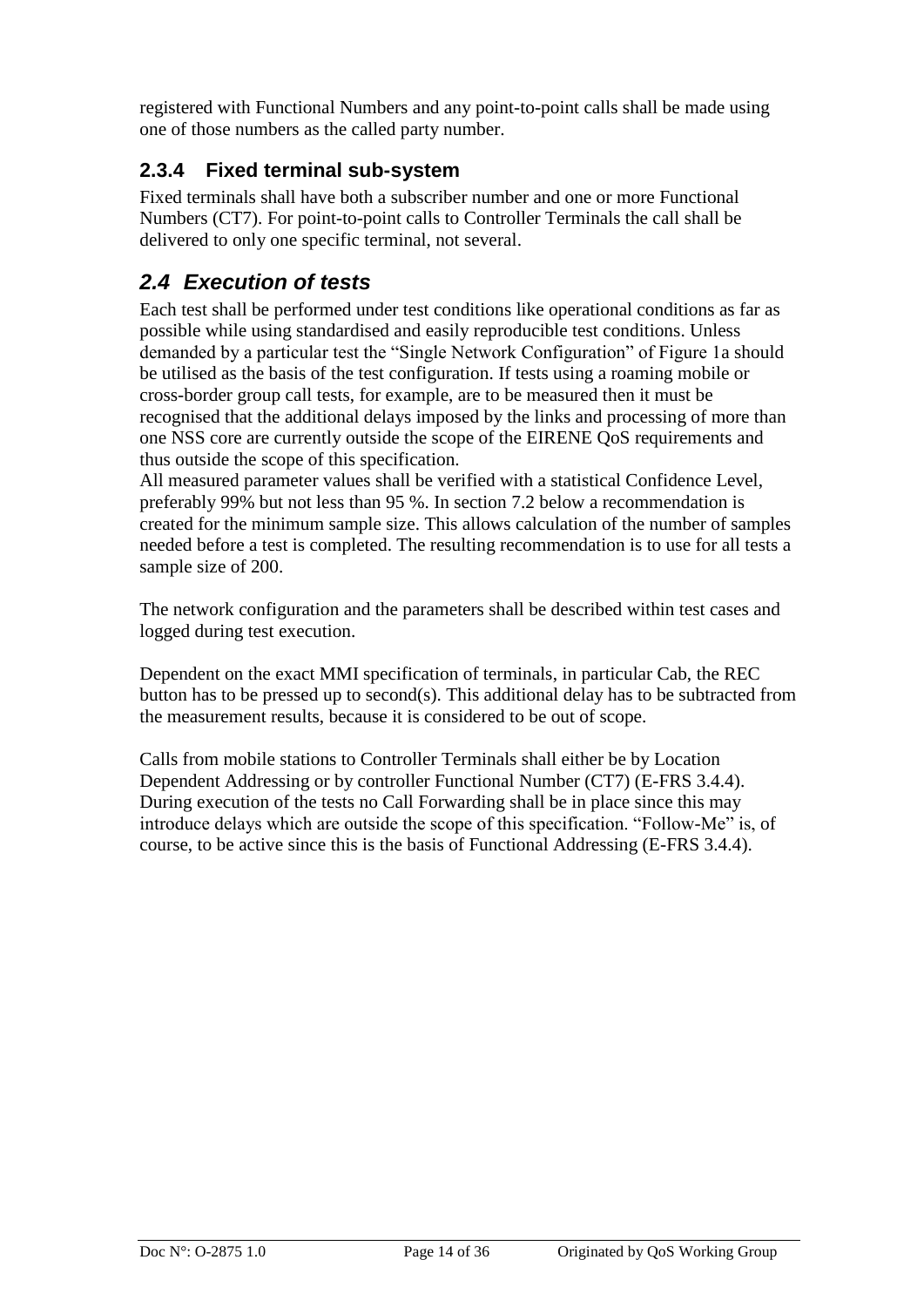## <span id="page-14-0"></span>**3 TEST SPECIFICATION FOR PARAMETERS RELATED TO (MI) EIRENE QOS REQUIREMENTS**

This chapter describes QoS parameters for Voice and non ETCS circuit switched data services, which are related to mandatory interoperability (MI) requirements in E-FRS and E-SRS including the M and I related requirements (to the MIs).

*Note*

*The logs which will provide the time stamps that are necessary according to the tests are usually not provided during normal operation. They can be obtained by additional test equipment or using maintenance facilities of the equipment under test. For example, it may be necessary to connect a PC to a maintenance port and open a communication link. In this case the equipment will be operating in a monitoring mode that may differ from normal operation. The delay related to this monitoring mode shall be excluded, i.e. subtracted, from the test results.*

## <span id="page-14-1"></span>*3.1 Call set up time of Mobile originated and terminated Railway Emergency calls*

| <b>Reference to</b> | <b>EIRENE FRS</b> | <b>EIRENE SRS</b>    | <b>Other</b> |
|---------------------|-------------------|----------------------|--------------|
|                     | 3.4.1i(M)         | $3.4.2 \text{ (MI)}$ |              |
|                     | $3.4.2 \,(M)$     | $3.4.5$ (M/MI)       |              |
|                     | $3.4.3 \,(M)$     | 5.5.28(M)            |              |
|                     | $3.4.4 \, (MI)$   | 7.3.11(M)            |              |
|                     |                   | 7A.3.10(M)           |              |

## <span id="page-14-2"></span>**3.1.1 Definition:**

Call set up time for VGCS Railway Emergency Calls (priority 0) originated and terminated by a mobile station.

## <span id="page-14-3"></span>**3.1.2 Pre-conditions for measurement:**

Call set up time for VGCS Railway Emergency Call (REC) is applicable for Train emergency calls (VGCS call with Group ID 299, priority 0) and Shunting emergency calls (VGCS call with Group ID 599, priority 0) within GSM-R network.

Two Mobile Station (e.g. Cab Radio) are used, one for originating the VGCS REC, and the other for reception.

Mobile Stations are attached to the GSM-R network, are in Idle mode and are located in the service area.

Mobile Stations (including GSM-R SIM) are configured to support VGCS REC with Group ID 299 (Train emergency call) respectively with Group ID 599 (Shunting emergency call), priority 0 and to support of fast call setup procedure (for originating Mobile).

Reduced NCH monitoring feature in Network as well as Mobile Station (especially cab radio) shall not be enabled.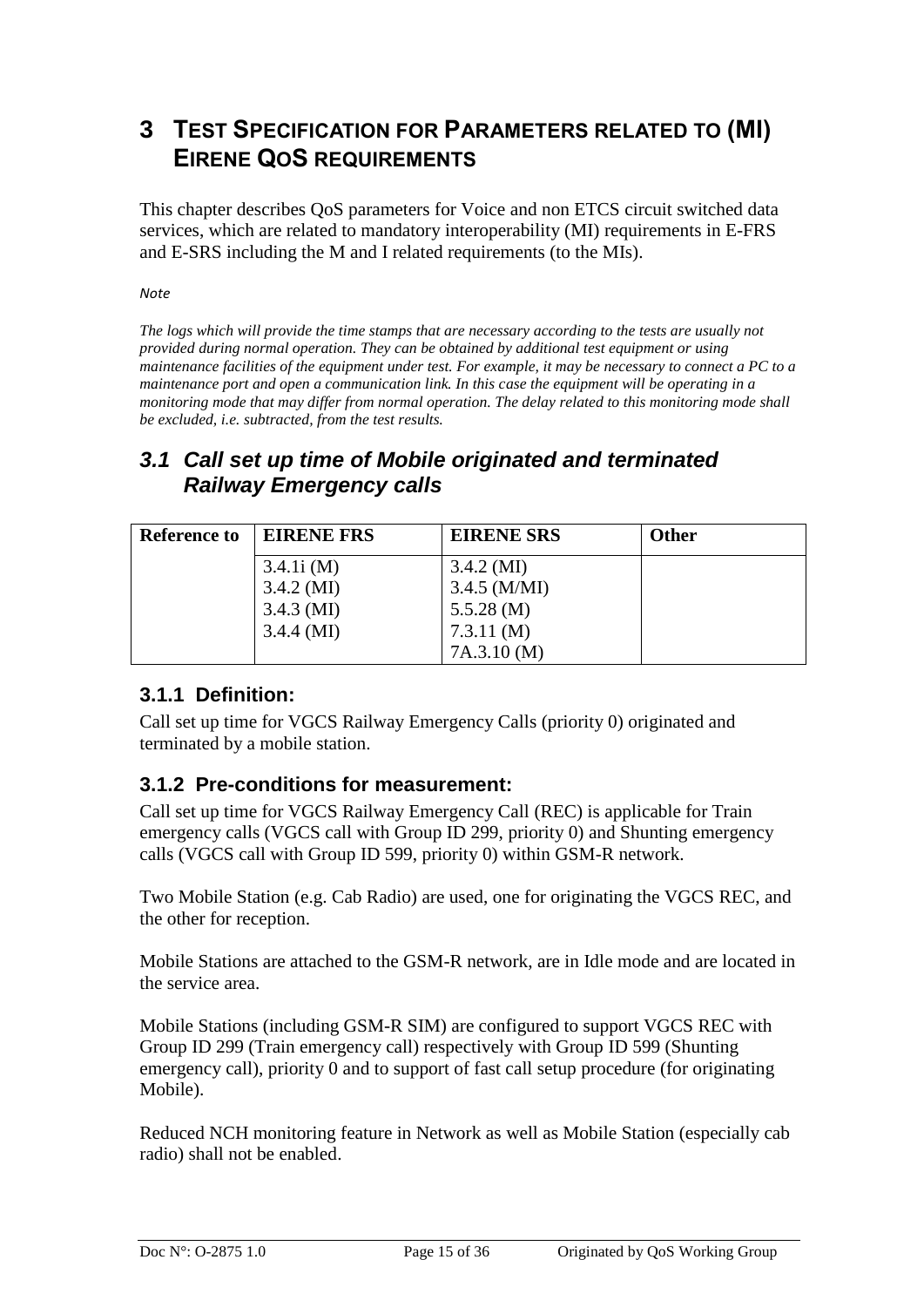The GSM-R Network is configured with at least one service area for VGCS REC with Group ID 299 respectively with at least one service area for VGCS REC Group ID 599.

Only successfully established connections shall be measured.



### <span id="page-15-0"></span>**3.1.3 For measurement:**

#### **3.1.3.1 End-to-end**

For the measurement between interface  $E2E_a$  and  $E2E_b$  the follow script applies:

Time between pressing the REC button of the tested Mobile Station A until the start of the Stage 1 Warning, i.e. the audible REC indication by the tested Mobile Station B.

This can be adapted by:

Part 1:  $E2E_a - R_{ma}$ : Time between pressing the REC button of the tested Mobile Station A until the " ATD\*17\*750#gid;" AT message [R<sub>ma</sub>-interface of Mobile Station A].

Part 2:  $R_{ma} - R_{mb}$ : Time between the "ATD\*17\*750#*gid*;" AT message [R<sub>ma</sub>-interface of originating Mobile Station A] until the NOTIFICATION "+CRING: VGC *gca,gid,0,0"* AT message [Rmb-interface of receiving Mobile Station B].

Part 3: R<sub>mb</sub> - E2E<sub>b</sub>:

Time between the NOTIFICATION "+CRING: VGC *gca,gid,0,0*" AT message [R<sub>mb</sub>interface of receiving Mobile Station B] until the start of the Stage 1 Warning, i.e. the audible REC indication by the tested Mobile Station B.

End-to-end: The total time for the end-to-end call setup is:  $Part1 + Part2 + Part3$ .

Note 1: The group call must be established in both radio cells. Note 2: Any intentional delay (of e.g. two seconds) before the MMI and the EIRENE application in the Mobile Station starts processing the REC shall be excluded, i.e. subtracted from the test result.

#### **3.1.3.2 Network only**

For the measurement between interface  $U_{ma}$  and  $U_{mb}$  the follow script applies: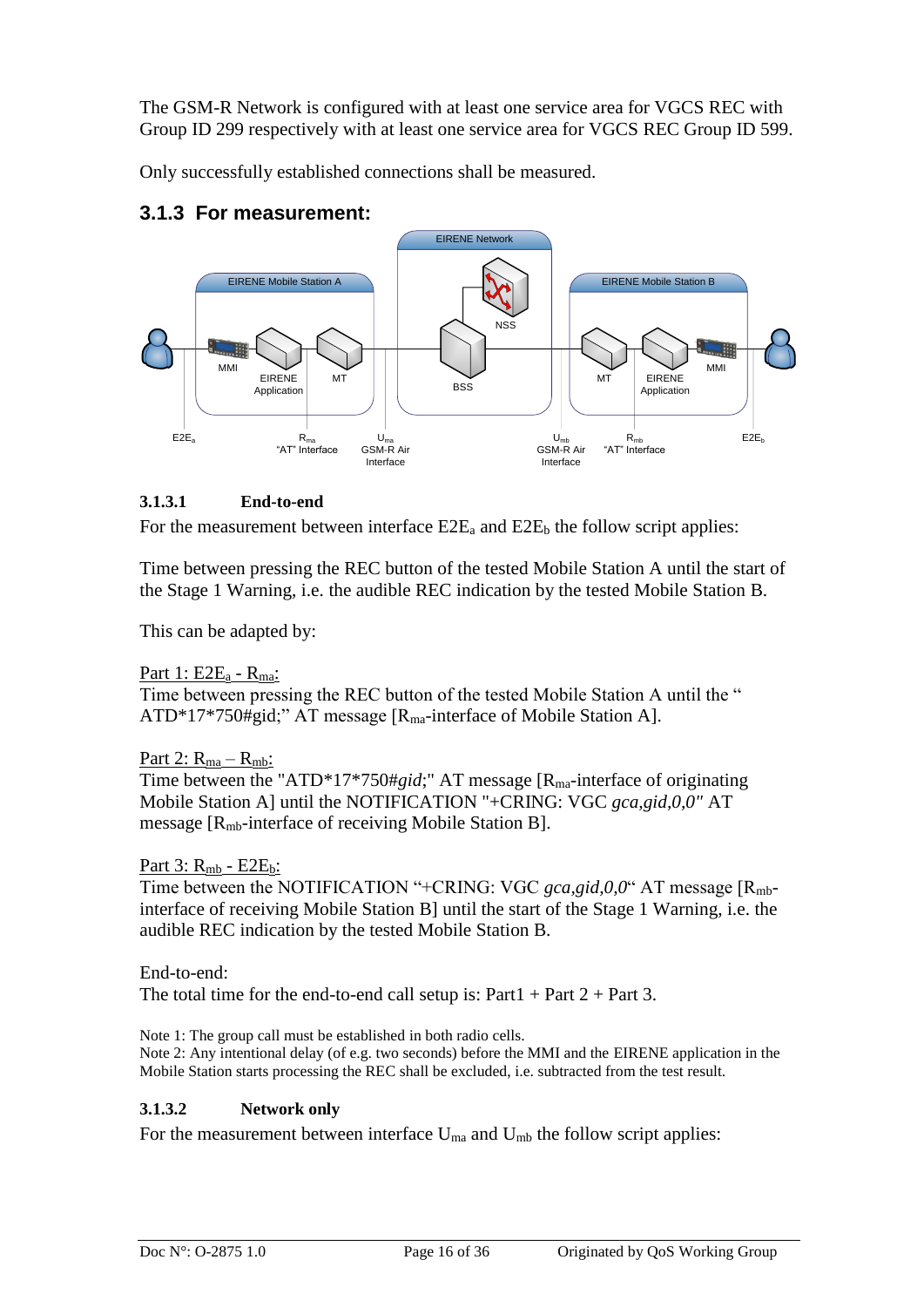Time between the CHANNEL REQUEST message of Mobile Station A until the NOTIFICATION message on Mobile Station B.

Note 1: The measurement on Um interfaces requires Mobiles Stations or test equipment with trace capability.

Note 2: For simplifying the measurement also the CONNECT Message on originating MS can be used as end trigger point.

#### **3.1.3.4 Mobile station only**

For the measurement between interface  $E2E_a$  and  $U_{ma}$ , and between interface  $U_{mb}$  and  $E2E<sub>b</sub>$  the follow script applies:

Time between the End-to-End part minus the Network only part divided by two.

#### <span id="page-16-0"></span>**3.1.4 Success criteria:**

- End-to-end Call set-up time for Railway emergency calls as specified in EIRENE FRS requirement 3.4.1i.
- Network Only Call set-up time for Railway emergency calls as specified in EIRENE SRS requirement 3.4.5.
- The call setup delay caused by the Mobile Station as specified in EIRENE SRS requirements 3.4.5, 5.5.28, 7.3.11 and 7A.
- The required call set-up times shall be achieved as specified in EIRENE FRS requirement 3.4.2 and 3.4.3.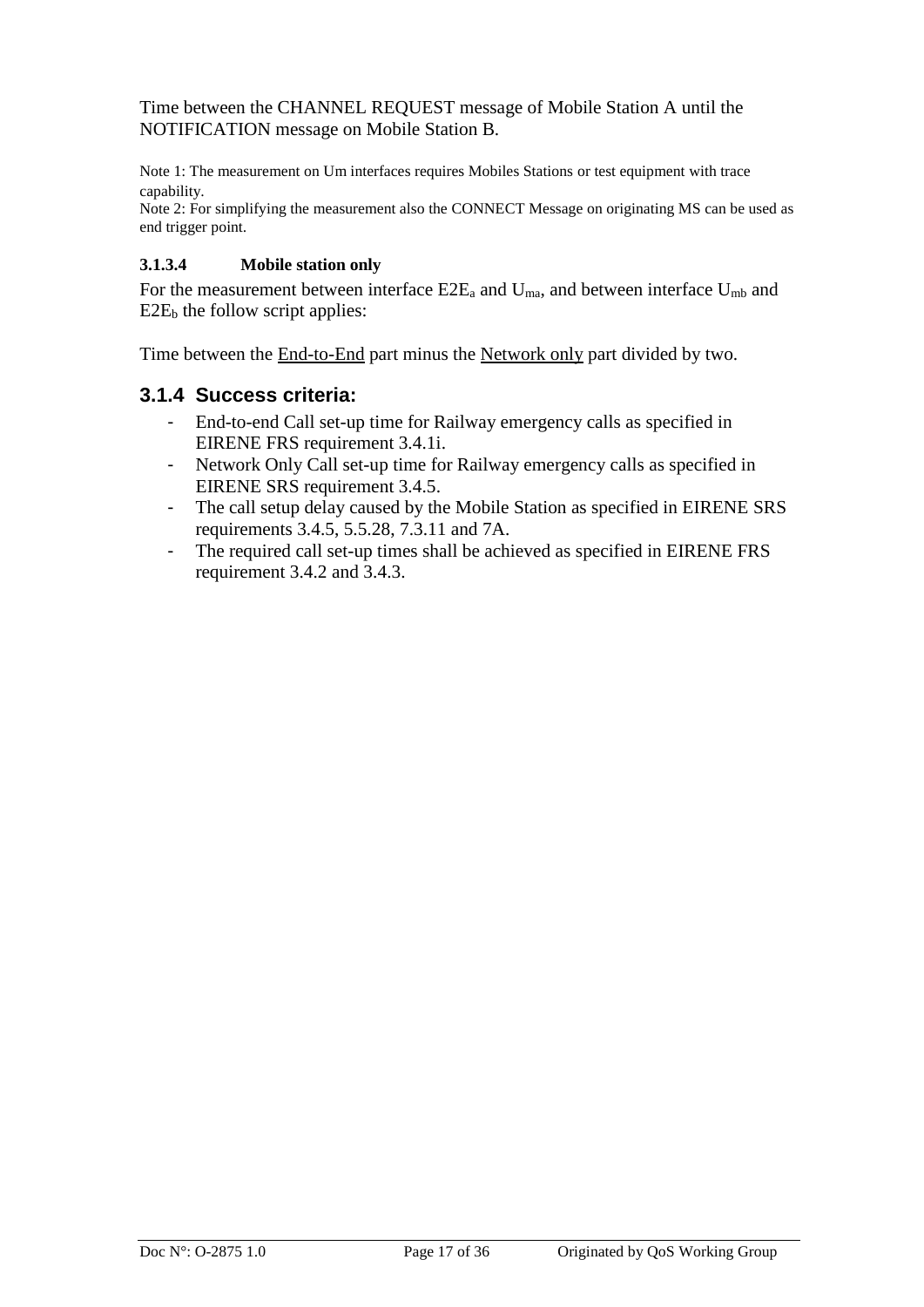## <span id="page-17-0"></span>*3.2 Call set up time of Railway Emergency calls mobile originated and terminated at Fixed Controller*

| <b>Reference to</b> | <b>EIRENE FRS</b> | <b>EIRENE SRS</b> | <b>Other</b> |
|---------------------|-------------------|-------------------|--------------|
|                     | 3.4.1i(M)         | $3.4.2 \,(M)$     |              |
|                     | $3.4.2 \,(M)$     | $3.4.3$ (I)       |              |
|                     | $3.4.3 \,(M)$     | 3.4.3i(M)         |              |
|                     | $3.4.4 \, (MI)$   | $3.4.4$ (I)       |              |
|                     |                   | $3.4.5$ (M/MI)    |              |

## <span id="page-17-1"></span>**3.2.1 Definition:**

Call set up time for VGCS Railway Emergency Calls (priority 0) originated by a mobile and terminated at a fixed line Controller.

### <span id="page-17-2"></span>**3.2.2 Pre-conditions for measurement:**

Call set up time for VGCS Railway Emergency Call (REC) is applicable for Train emergency calls (VGCS call with Group ID 299, priority 0) and Shunting emergency calls (VGCS call with Group ID 599, priority 0) within GSM-R network.

One Mobile Station (e.g. Cab Radio) is used for originating the VGCS REC, one Fixed Controller Terminal is used for terminate the VGCS REC.

The Fixed Controller Terminal System is connected to the GSM-R network.

Mobile Station is attached to the GSM-R network, is in Idle mode and is located in the service area.

Fixed Controller and Mobile Station (including GSM-R SIM) are configured to support VGCS REC with Group ID 299 (Train emergency call) respectively with Group ID 599 (Shunting emergency call), priority 0.

Reduced NCH monitoring feature in Network as well as Mobile Station (especially cab radio) shall not be enabled.

The GSM-R Network is configured with at least one service area for VGCS REC with Group ID 299 respectively with at least one service area for VGCS REC Group ID 599. For these service areas the Fixed Controller is registered to terminate the VGCS REC with Group ID 299 respectively with Group ID 599.

Only successfully established connections shall be measured.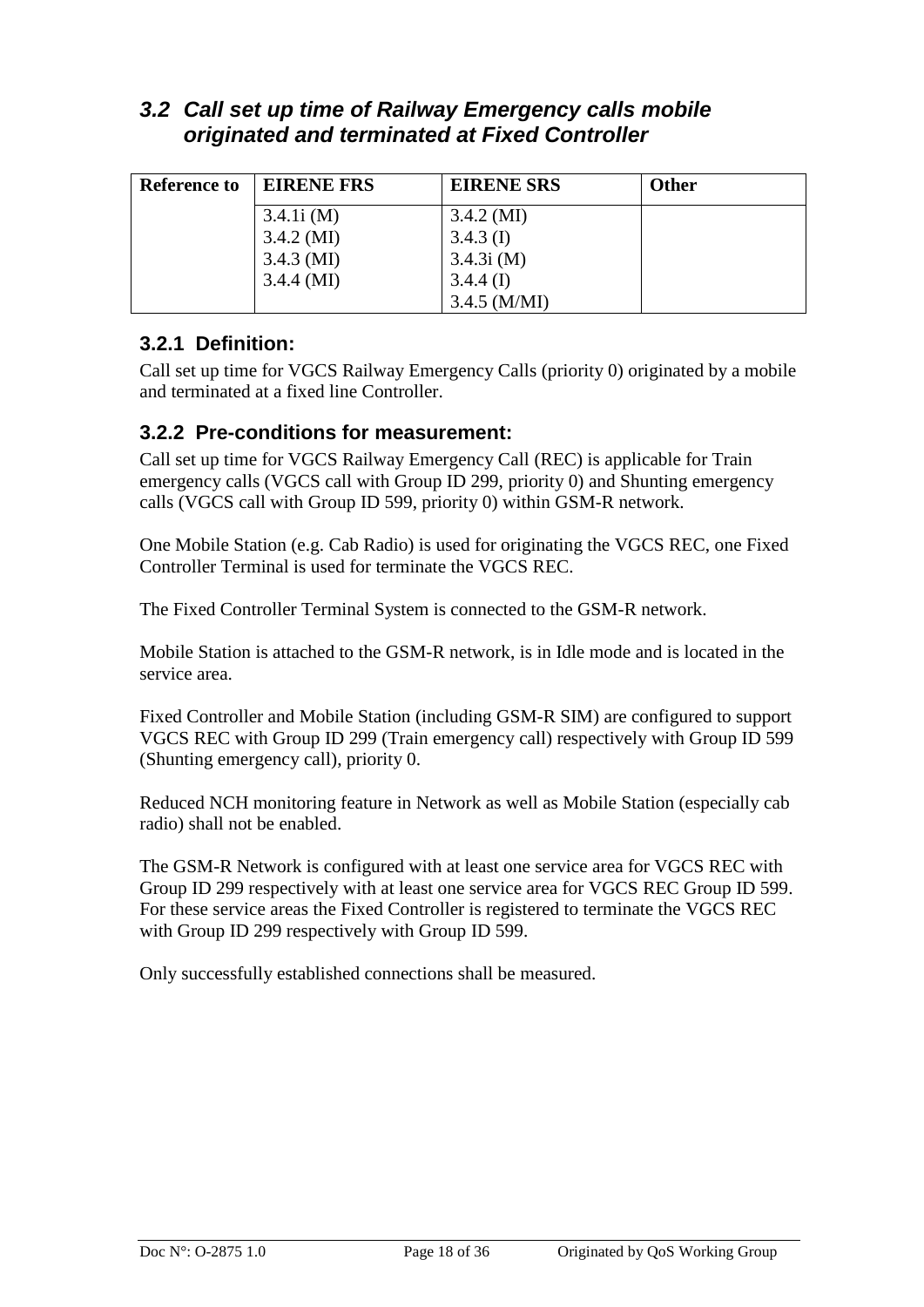## <span id="page-18-0"></span>**3.2.3 For measurement:**



#### **3.2.3.1 End-to-end**

For the measurement between interface  $E2E_a$  and  $E2E_b$  the follow script applies:

Time between pressing the REC button of the tested Mobile Station A until the start of the audible REC indication at the terminating Controller Terminal.

This can be adapted by:

#### Part 1: E2E<sub>a</sub> - R<sub>ma</sub>:

Time between pressing the REC button of the tested Mobile Station A until the "ATD\*17\*750#gid;" AT message [R<sub>ma</sub>-interface of Mobile Station A].

Part 2:  $R_{ma} - I_{FTS}$ :

Time between the "ATD\*17\*750#*gid*;" AT message [R<sub>ma</sub>-interface of originating Mobile Station A] until the SETUP message at the  $I_{FTS}$  interface (PRI/S<sub>2M</sub>).

#### Part  $3: I<sub>FTS</sub> - E2E<sub>b</sub>$ :

Time between the SETUP message at the  $I_{\text{FTS}}$  interface (PRI/S<sub>2M</sub>) until the start of the audible REC indication at the terminating Controller Terminal.

End-to-end: The total time for the end-to-end call setup is:  $Part1 + Part2 + Part3$ .

Note 1: The group call must be established at least in the cell of origin. Note 2: Any intentional delay (of e.g. two seconds) before the MMI and the EIRENE application in the Mobile Station starts processing the REC shall be excluded, i.e. subtracted from the test result.

#### **3.2.3.2 Network only**

For the measurement between interface  $U_{ma}$  and I<sub>FTS</sub> the follow script applies:

Time between the CHANNEL REQUEST message of Mobile Station A until the SETUP message at the  $I_{\text{FTS}}$  interface (PRI/S<sub>2M</sub>).

Note 1: The measurement on Um interfaces requires Mobiles Stations or test equipment with trace capability.

Note 2: For simplifying the measurement also the CONNECT Message on originating MS can be used as end trigger point.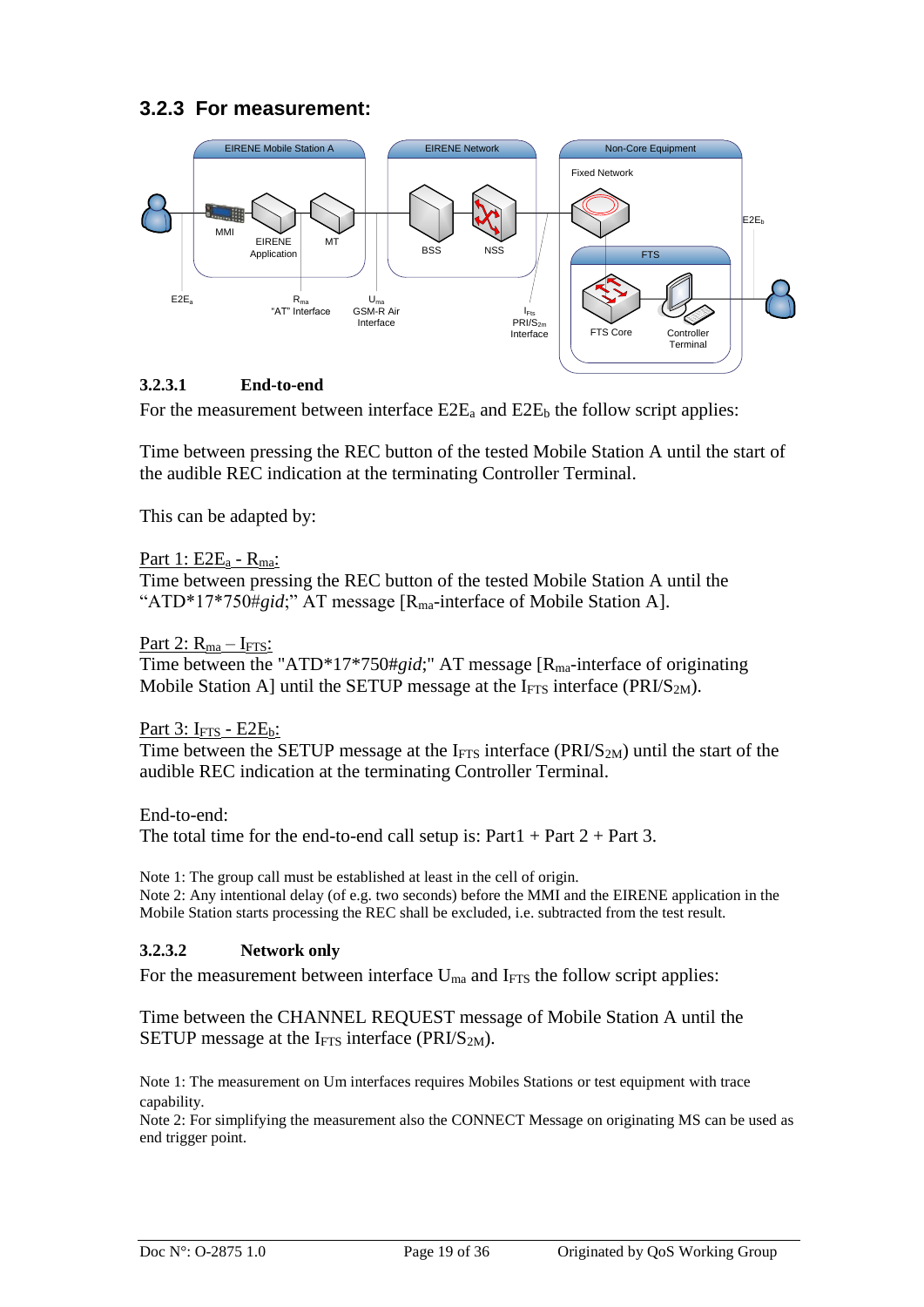#### **3.2.3.3 External network & Controller equipment**

For the measurement between interface  $I_{FTS}$  and  $E2E_b$  the follow script applies:

Time between the SETUP message at the I $_{\text{FTS}}$  interface (PRI/S<sub>2M</sub>) until the start of the audible REC indication at the terminating Controller Terminal.

#### **3.2.3.4 Mobile station only**

For the measurement between interface  $E2E_a$  and  $U_{ma}$  the follow script applies:

Time between the End-to-End part minus the Network only part minus the External network & Controller equipment part.

#### <span id="page-19-0"></span>**3.2.4 Success criteria:**

- End-to-End Call set-up time for Railway emergency calls as specified in EIRENE FRS requirement 3.4.1i
- Network Only Call set-up time for Railway emergency calls as specified in EIRENE SRS requirement 3.4.5
- External network including Controller Equipment Only Call set-up time for Railway emergency calls as specified in EIRENE SRS requirement 3.4.3 and 3.4.3i
- The required call set-up times shall be achieved as specified in EIRENE FRS requirement 3.4.2 and 3.4.3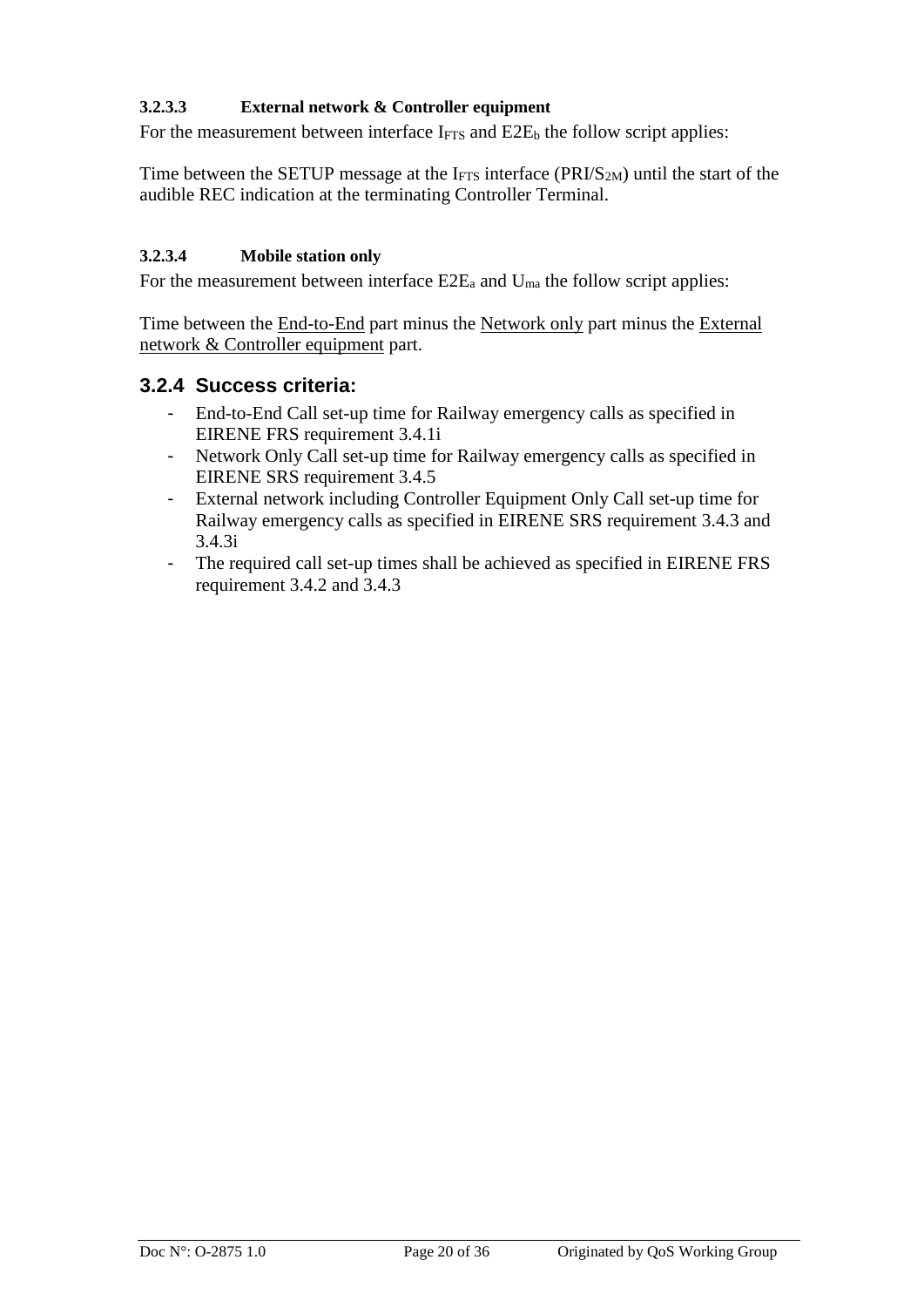## <span id="page-20-0"></span>*3.3 Call set up time of Railway Emergency calls Fixed Controller originated and mobile terminated*

| <b>Reference to</b> | <b>EIRENE FRS</b> | <b>EIRENE SRS</b> | <b>Other</b> |
|---------------------|-------------------|-------------------|--------------|
|                     | 3.4.1i(M)         | $3.4.2 \,(M)$     |              |
|                     | $3.4.2 \,(M)$     | $3.4.3$ (I)       |              |
|                     | $3.4.3 \,(M)$     | 3.4.3i(M)         |              |
|                     | $3.4.4 \, (MI)$   | $3.4.4$ (I)       |              |
|                     |                   | $3.4.5$ (M/MI)    |              |

### <span id="page-20-1"></span>**3.3.1 Definition:**

Call set up time for VGCS Railway Emergency Calls (priority 0) originated by a fixed line Controller and terminated at a mobile station.

#### <span id="page-20-2"></span>**3.3.2 Pre-conditions for measurement:**

Call set up time for VGCS Railway Emergency Call (REC) is applicable for Train emergency calls (VGCS call with Group ID 299, priority 0) and Shunting emergency calls (VGCS call with Group ID 599, priority 0) within GSM-R network.

One Fixed Controller Terminal is used for originating the VGCS REC, one Mobile Station (e.g. Cab Radio) is used for terminate the VGCS REC.

The Fixed Controller Terminal System is connected to the GSM-R network.

Mobile Station is attached to the GSM-R network, is in Idle mode and is located in the service area.

Fixed Controller and Mobile Station (including GSM-R SIM) are configured to support VGCS REC with Group ID 299 (Train emergency call) respectively with Group ID 599 (Shunting emergency call), priority 0.

Reduced NCH monitoring feature in Network as well as Mobile Station (especially cab radio) shall not be enabled.

The GSM-R Network is configured with at least one service area for VGCS REC with Group ID 299 respectively with at least one service area for VGCS REC Group ID 599. For these service areas the Fixed Controller is registered to originate the VGCS REC with Group ID 299 respectively with Group ID 599.

Only successfully established connections shall be measured.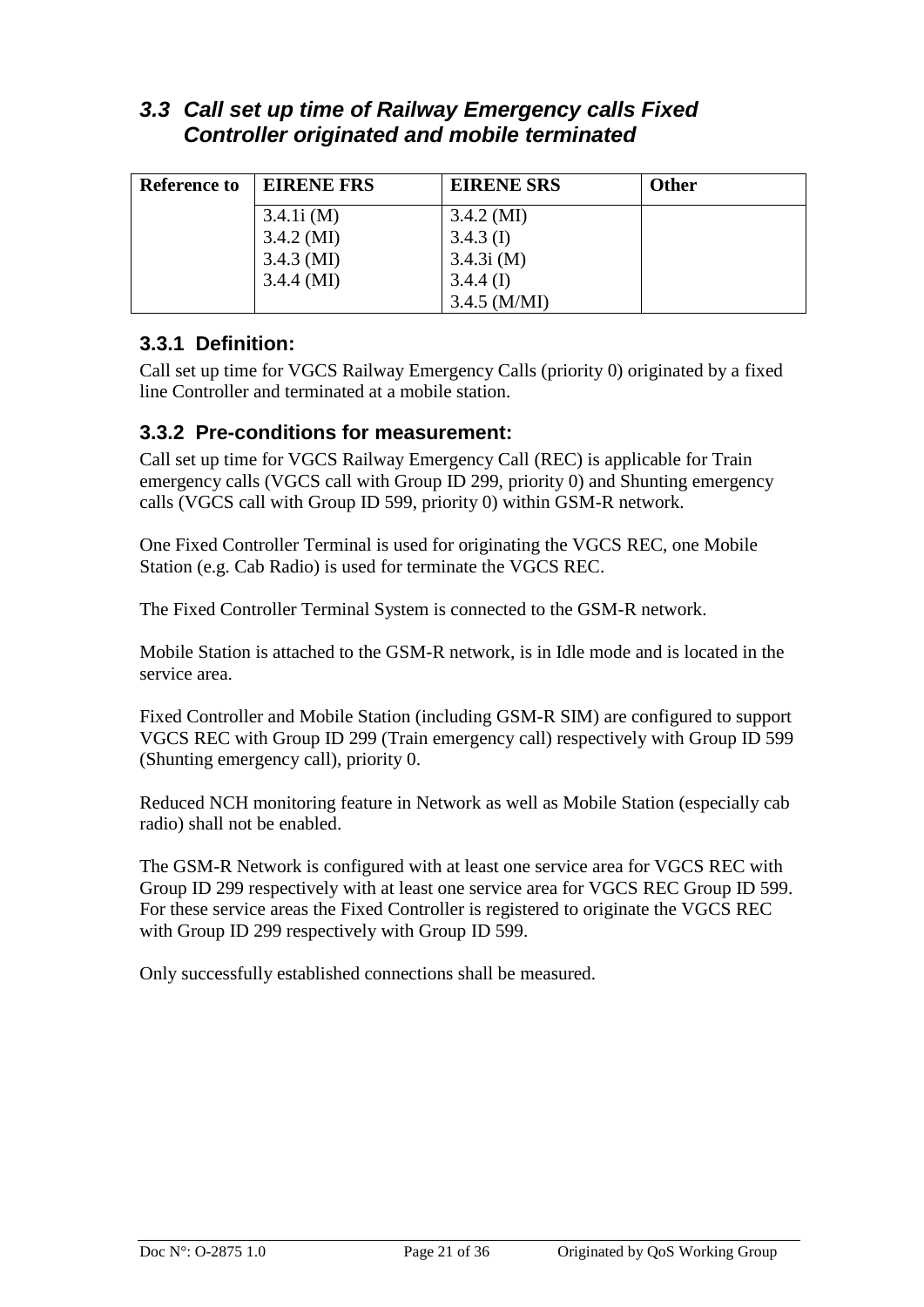## <span id="page-21-0"></span>**3.3.3 For measurement:**



#### **3.3.3.1 End-to-end**

For the measurement between interface  $E2E_b$  and  $E2E_a$  the follow script applies:

Time between pressing the REC button at the terminating Controller Terminal until the start of Stage 1 Warning, i.e. the audible REC indication by the tested Mobile Station A.

This can be adapted by:

#### Part  $1: E2E_b - I_{FTS}$ :

Time between pressing the REC button at the originating Controller Terminal until the SETUP message at the I<sub>FTS</sub> interface (PRI/S<sub>2M</sub>).

#### Part 2:  $I_{FTS}$  -  $R_{ma}$ :

Time between the SETUP message at the  $I<sub>FTS</sub>$  interface (PRI/S<sub>2M</sub>) until the NOTIFICATION "+CRING: VGC *gca,gid,0,0"* AT message [R<sub>ma</sub>-interface of receiving Mobile Station A].

#### Part  $3: R<sub>ma</sub> - E2E<sub>a</sub>$ :

Time between the NOTIFICATION "+CRING: VGC *gca,gid,0,0*" AT message [R<sub>ma</sub>interface of receiving Mobile Station A] until the start of the Stage 1 Warning, i.e. the start of the audible REC indication by the tested Mobile Station A.

#### End-to-end:

The total time for the end-to-end call setup is:  $Part1 + Part2 + Part3$ .

Note 1: The group call must be established at least in the cell of termination. Note 2: Any intentional delay (of e.g. two seconds) before the MMI and the EIRENE application in the controller equipment starts processing the REC shall be excluded, i.e. subtracted from the test result.

#### **3.3.3.2 Network only**

For the measurement between interface  $I_{\text{FTS}}$  and  $U_{\text{ma}}$  the follow script applies:

Time between the SETUP message at the  $I<sub>FTS</sub>$  interface (PRI/S<sub>2M</sub>) until the NOTIFICATION message of Mobile Station A.

Note 1: The measurement on Um interfaces requires Mobiles Stations or test equipment with trace capability.

Note 2: For simplifying the measurement also the CONNECT Message at the  $I<sub>FTS</sub>$  interface (PRI/S<sub>2M</sub>) can be used as end trigger point.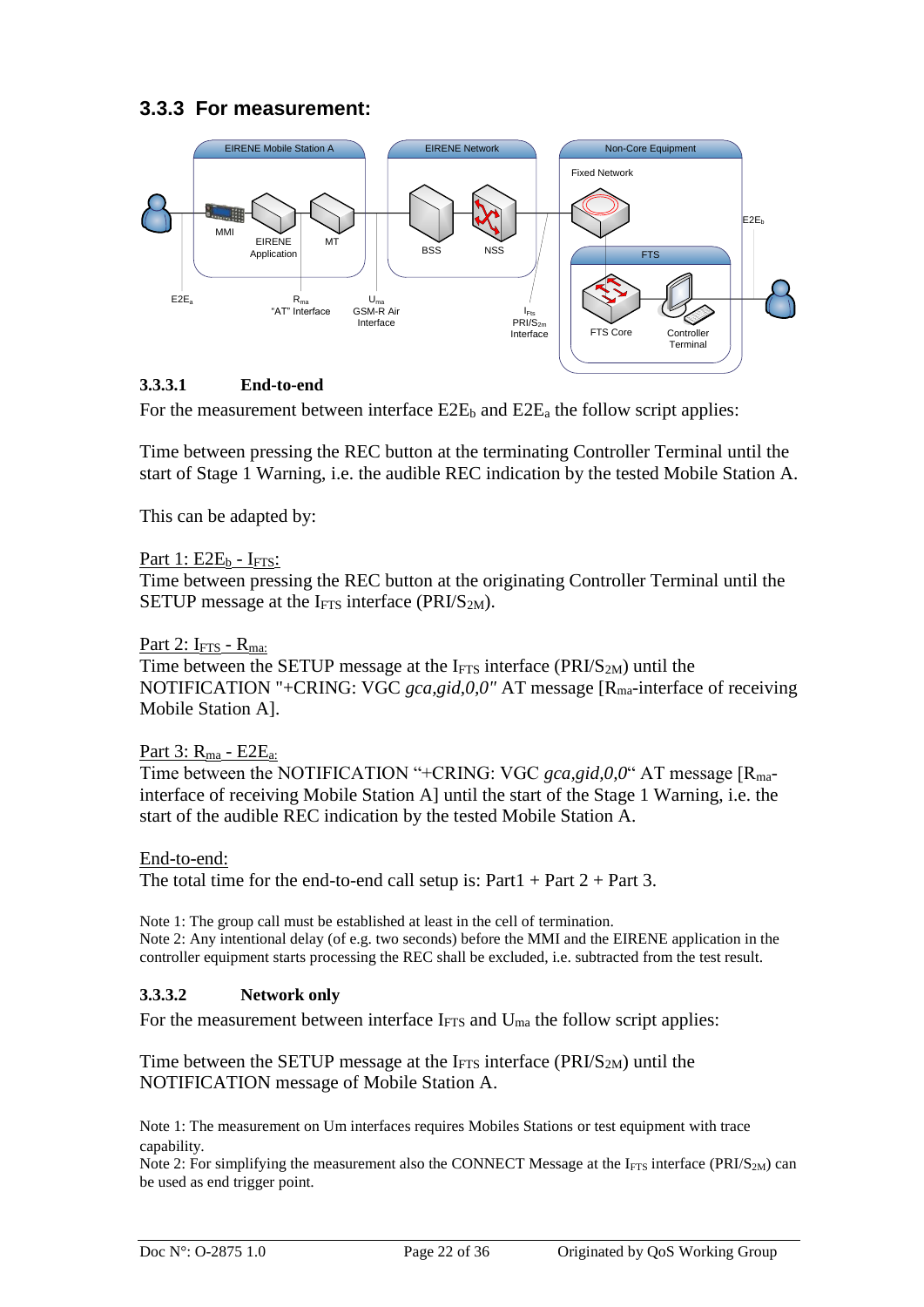#### **3.3.3.3 External network & Controller equipment**

For the measurement between interface  $E2E_b$  and  $I_{FTS}$  the follow script applies:

Time between pressing the REC button at the terminating Controller Terminal until the SETUP message at the  $I_{\text{FTS}}$  interface (PRI/S<sub>2M</sub>).

#### **3.3.3.4 Mobile station only**

For the measurement between interface  $E2E_a$  and  $U_{ma}$  the follow script applies:

Time between the End-to-End part minus the Network only part minus the External network & Controller equipment part.

#### <span id="page-22-0"></span>**3.3.4 Success criteria:**

- End-to-End Call set-up time for Railway emergency calls as specified in EIRENE FRS requirement 3.4.1i
- Network Only Call set-up time for Railway emergency calls as specified in EIRENE SRS requirement 3.4.5
- External network including Controller Equipment Only Call set-up time for Railway emergency calls as specified in EIRENE SRS requirement 3.4.3 and 3.4.3i
- The required call set-up times shall be achieved as specified in EIRENE FRS requirement 3.4.2 and 3.4.3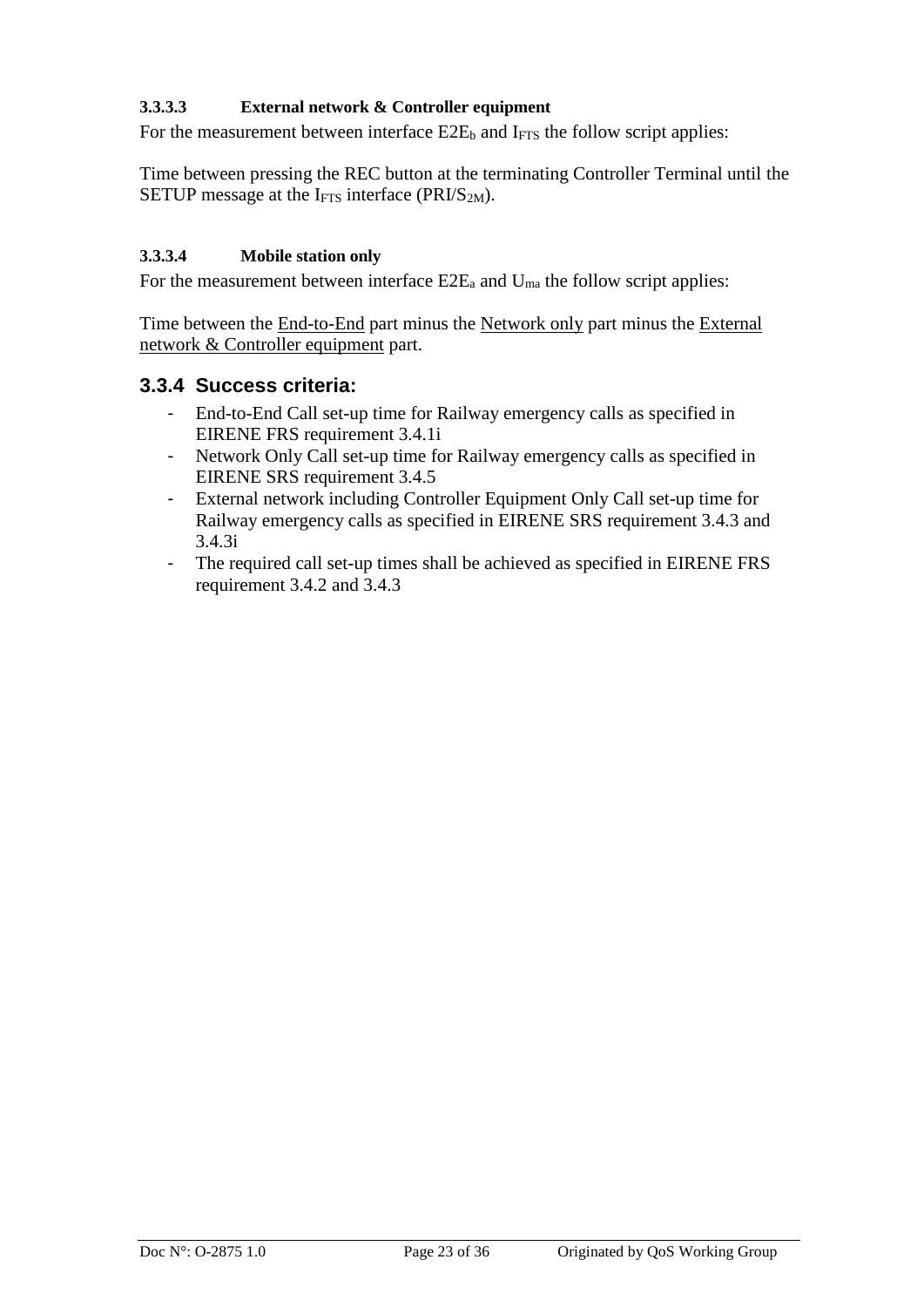## <span id="page-23-0"></span>*3.4 Call set up time of Group calls between drivers in the same area (mobile originated VGCS calls)*

| <b>Reference to</b> | <b>EIRENE FRS</b> | <b>EIRENE SRS</b> | <b>Other</b> |
|---------------------|-------------------|-------------------|--------------|
|                     | 3.4.1i(M)         | $3.4.2 \,(M)$     |              |
|                     | $3.4.2 \,(M)$     | $3.4.5$ (M/MI)    |              |
|                     | $3.4.3 \ (MI)$    | $5.5.29$ (MI)     |              |
|                     | $3.4.4 \, (MI)$   | 7.3.11(M)         |              |
|                     |                   | 7A.3.10(M)        |              |

## <span id="page-23-1"></span>**3.4.1 Definition:**

Call set up time of VGCS Group calls (MOC and MTM) between drivers in the same area, (priority 2).

### <span id="page-23-2"></span>**3.4.2 Pre-conditions for measurement:**

Call set up time of Group calls between drivers in the same area is applicable for VGCS call with Group ID 200, priority 2 within GSM-R network.

One Mobile Station (e.g. Cab Radio) is used for originating the VGCS call, at least a second Mobile Station and optional a Fixed Controller used as called party.

Mobile Stations are attached to the GSM-R network, are in Idle mode and are located in the service area.

Mobile Stations (including GSM-R SIM) and an optional Fixed Controller are configured to support VGCS calls with Group ID 200, priority 2.

Reduced NCH monitoring feature in Network as well as Mobile Station (especially Cab radio) shall not be enabled.

The GSM-R Network is configured with at least one service area for VGCS calls with Group ID 200.

For this service area an optional Fixed Controller is registered to terminate the VGCS with Group ID 200.

Only successfully established connections shall be measured.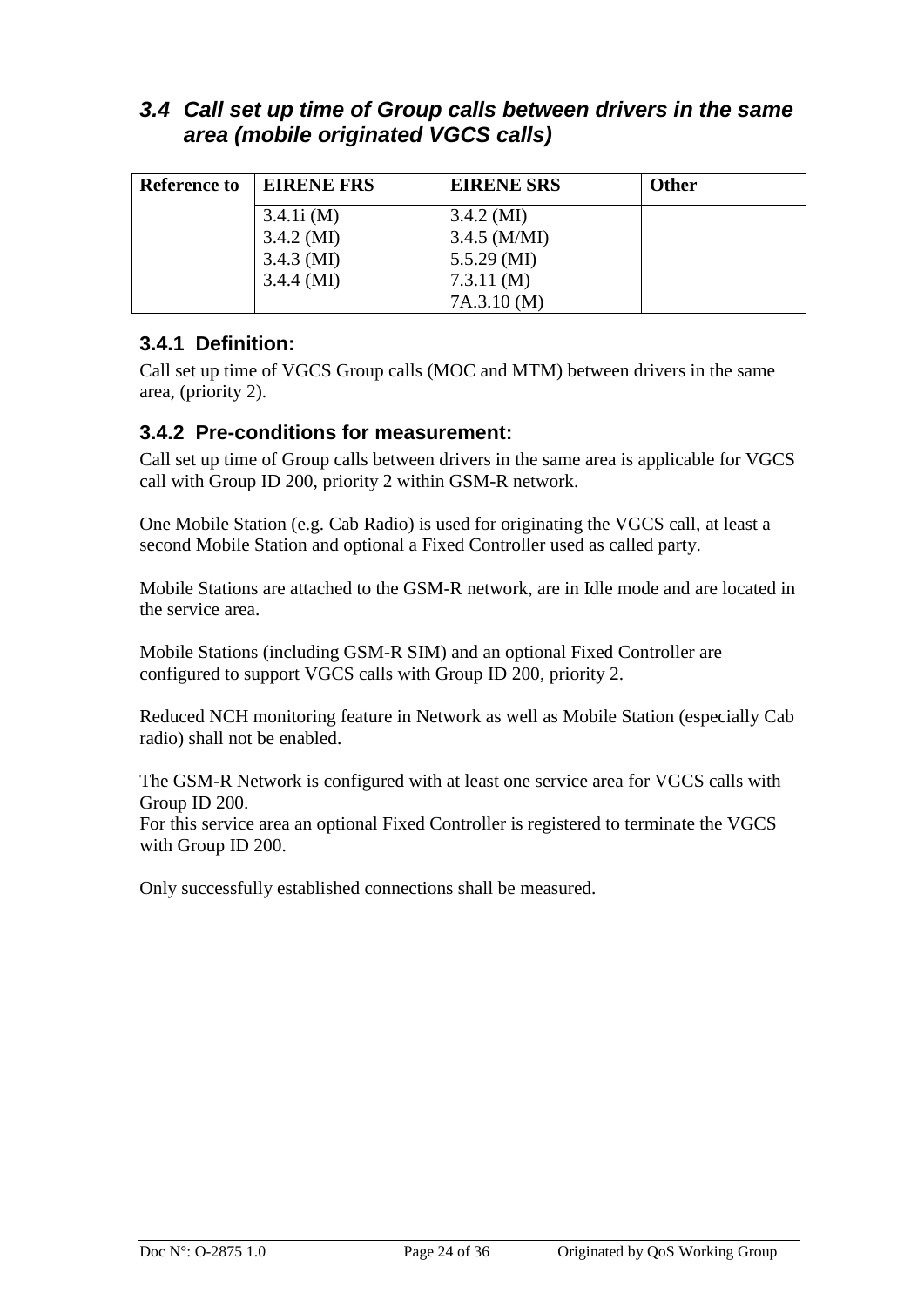### <span id="page-24-0"></span>**3.4.3 For measurement:**



#### **3.4.3.1 End-to-end**

For the measurement between interface  $E2E_a$  and  $E2E_b$  the follow script applies:

Time between pressing the SEND button (for VGCS call with Group ID 200) of the tested Mobile Station A until the start of the audible indication by the tested Mobile Station B.

This can be adapted by:

#### Part 1: E2E<sub>a</sub> - R<sub>ma</sub>:

Time between pressing the SEND button of the tested Mobile Station A until the " ATD\*17\*752#*gid*;" AT message [Rma-interface of Mobile Station A].

#### Part 2:  $R_{ma} - R_{mb}$ :

Time between the "ATD\*17\*752#*gid*;" AT message [R<sub>ma</sub>-interface of originating Mobile Station A] until the NOTIFICATION "+CRING: VGC *gca,gid,0,2"* AT message [Rmb-interface of receiving Mobile Station B].

#### Part  $3: R_{mb}$  -  $E2E_b$ :

Time between the NOTIFICATION "+CRING: VGC *gca,gid,0,2*" AT message [R<sub>mb</sub>interface of receiving Mobile Station B] until the start of the audible indication by the tested Mobile Station B.

End-to-end:

The total time for the end-to-end call setup is:  $Part1 + Part2 + Part3$ .

Note 1: The group call must be established in both radio cells. Note 2: Any intentional delay (of e.g. two seconds) before the MMI and the EIRENE application in the Mobile Station starts processing the REC shall be excluded, i.e. subtracted from the test result.

#### **3.4.3.2 Network only**

For the measurement between interface  $U_{ma}$  and  $U_{mb}$  the follow script applies:

Time between the CHANNEL REQUEST message of Mobile Station A until the NOTIFICATION message on Mobile Station B.

Note 1: The measurement on Um interfaces requires Mobiles Stations or test equipment with trace capability.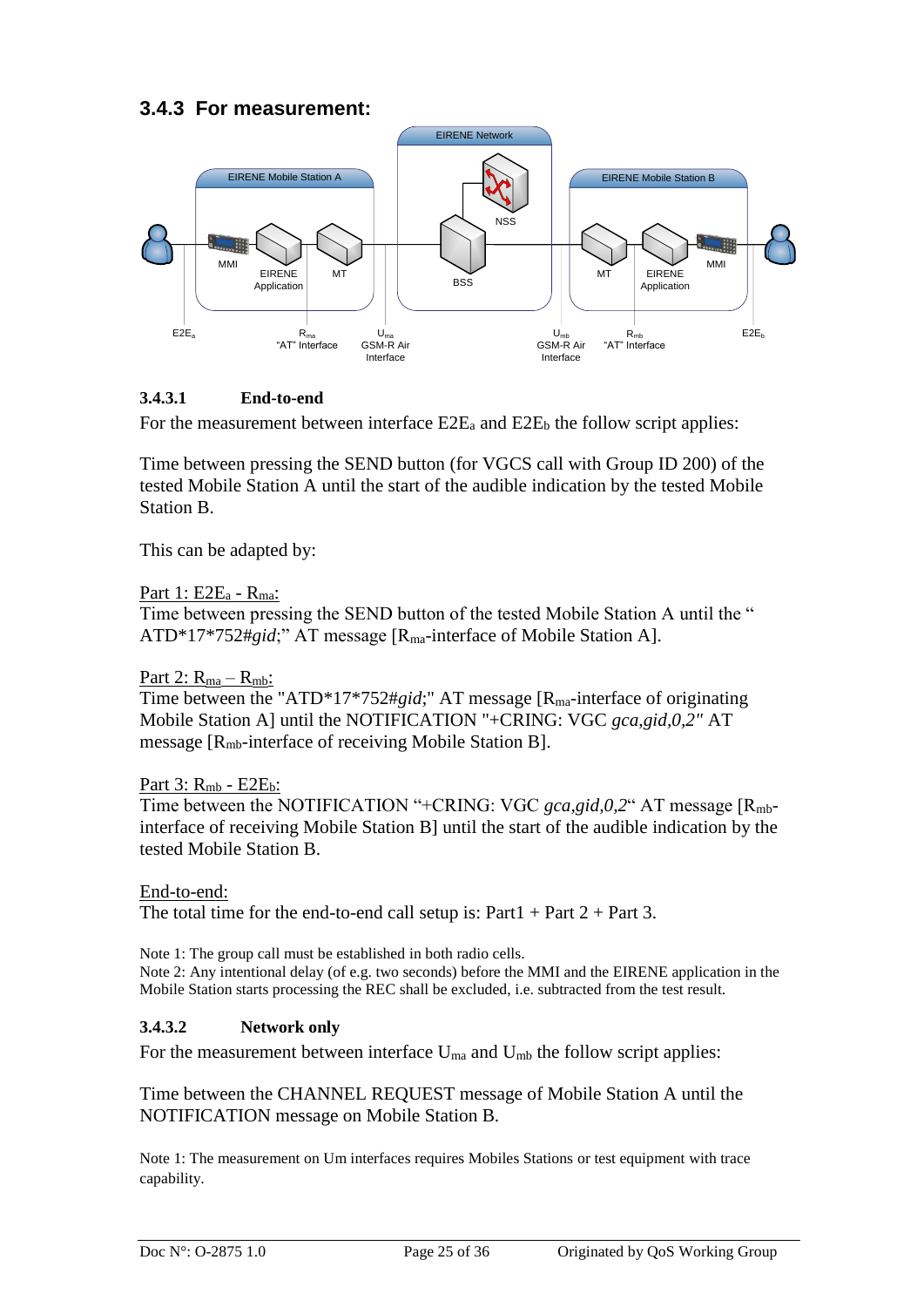Note 2: For simplifying the measurement also the CONNECT Message on originating MS can be used as end trigger point.

#### **3.4.3.3 Mobile station delay**

For the measurement between interface  $E2E_a$  and  $U_{ma}$ , and between interface  $U_{mb}$  and  $E2E<sub>b</sub>$  the follow script applies:

#### Originating Mobile station (A) delay:

Time between pressing the SEND button of the tested Mobile Station A until the "ATD\*17\*752#gid;" AT message [R<sub>ma</sub>-interface of Mobile Station A].

#### Terminating Mobile station (B) delay:

Time between the NOTIFICATION "+CRING: VGC *gca,gid,0,2*" AT message [R<sub>mb</sub>interface of receiving Mobile Station B] until the start of the audible indication by the tested Mobile Station B.

#### <span id="page-25-0"></span>**3.4.4 Success criteria:**

- Group calls between drivers in the same area as specified in EIRENE FRS requirement 3.4.1i
- The call setup delay caused by the Mobile Station as specified in EIRENE SRS requirements 5.5.29, 7.3.11 and 7A.
- The required call set-up times shall be achieved as specified in EIRENE FRS requirement 3.4.2 and 3.4.3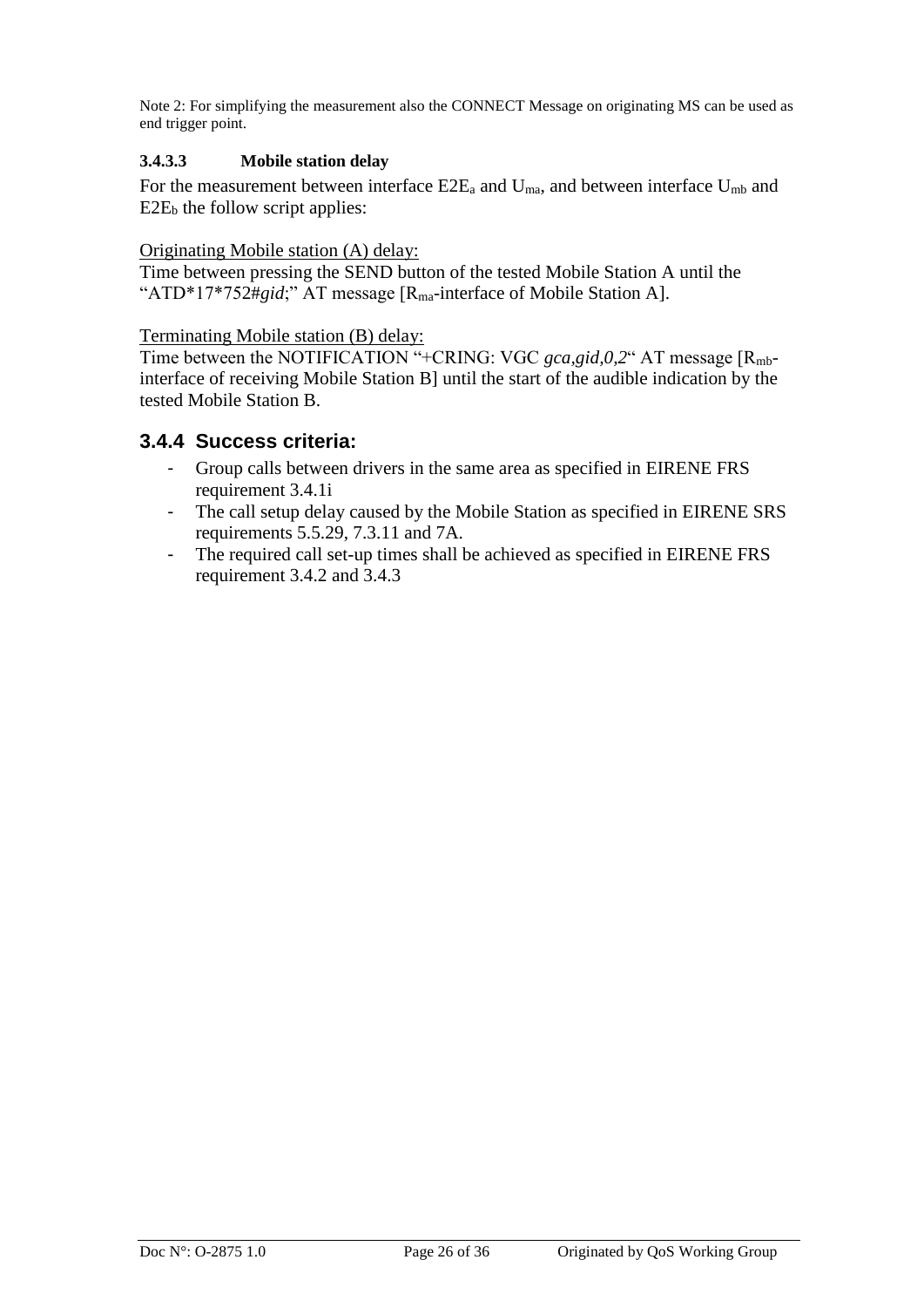## <span id="page-26-0"></span>*3.5 Registration time for up to 10 Functional Numbers (mobile originated)*

| <b>Reference to</b> | <b>EIRENE FRS</b> | <b>EIRENE SRS</b> | other |
|---------------------|-------------------|-------------------|-------|
|                     | 11.3.2.3(MI)      |                   |       |

### <span id="page-26-1"></span>**3.5.1 Definition:**

Registration time for up to ten Functional Numbers of Cab radio, originated by Mobile Station

#### <span id="page-26-2"></span>**3.5.2 Pre-conditions for measurement:**

Registration time is applicable for functional number(s) within GSM-R network.

The Mobile Station (Cab Radio) shall support registration of up to 10 Functional numbers. .

The Functional Numbers to be registered are available in the GSM-R network and not already registered to MSISDN(s).

The Terminal is attached to the GSM-R network and is in Idle mode.

Tests should be performed with ten FN's.

Only successful Registration attempts should be considered.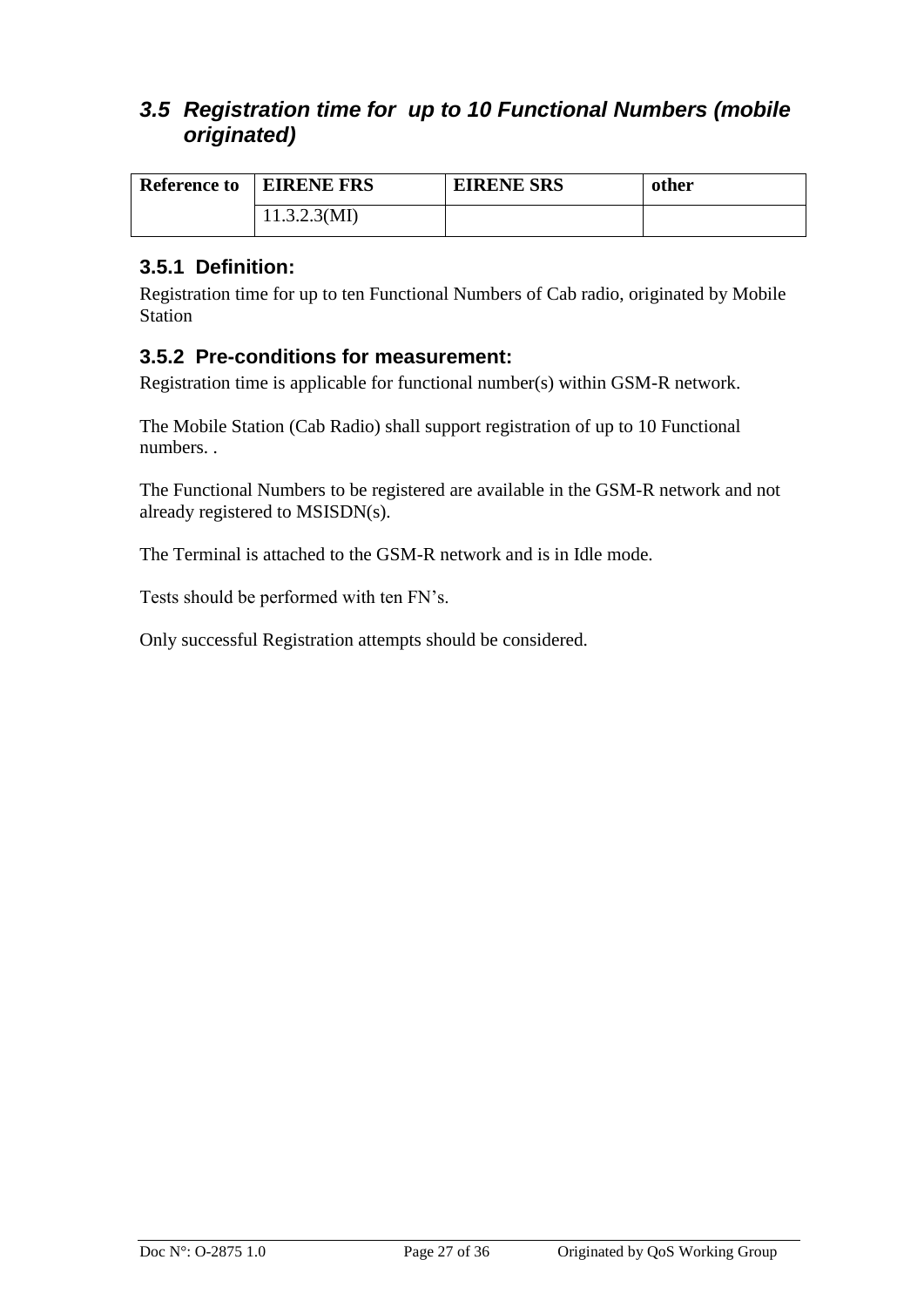## <span id="page-27-0"></span>**3.5.3 For measurement:**



#### **3.5.3.1 End-to-end**

For the measurement between interface  $E2E_a$  and  $E2E_a$  the follow script applies:

Time between pressing the SEND button (for registration of functional numbers) of the tested Mobile Station until the visible confirmation on the MMI of the tested Mobile Station A.

This can be adapted by:

#### E2E<sup>a</sup> - E2Ea:

Time between pressing the SEND button of the tested Mobile Station A until the visible confirmation on the MMI of the tested Mobile Station A.

#### **3.5.3.2 Network only**

For the measurement between interface  $U_{ma}$  and  $U_{ma}$  the follow script applies:

Time between the CHANNEL REQUEST, used for triggering the Follow-Me service to register the first Functional Number message of Mobile Station A, until the reception of the last message sent by network containing the Follow-Me response of the successful registration of the last Functional Number.

Note 1: Registration of functional numbers uses the Follow-Me Service based on USSD. In result of successful registration attempt the Follow-Me response (sent by the network) contains a specific result code indicating successful registration of the Functional Number.

## <span id="page-27-1"></span>**3.5.4 Success criteria:**

It shall be possible to register 10 functional numbers within a time as specified in EIRENE FRS requirement 11.3.2.3.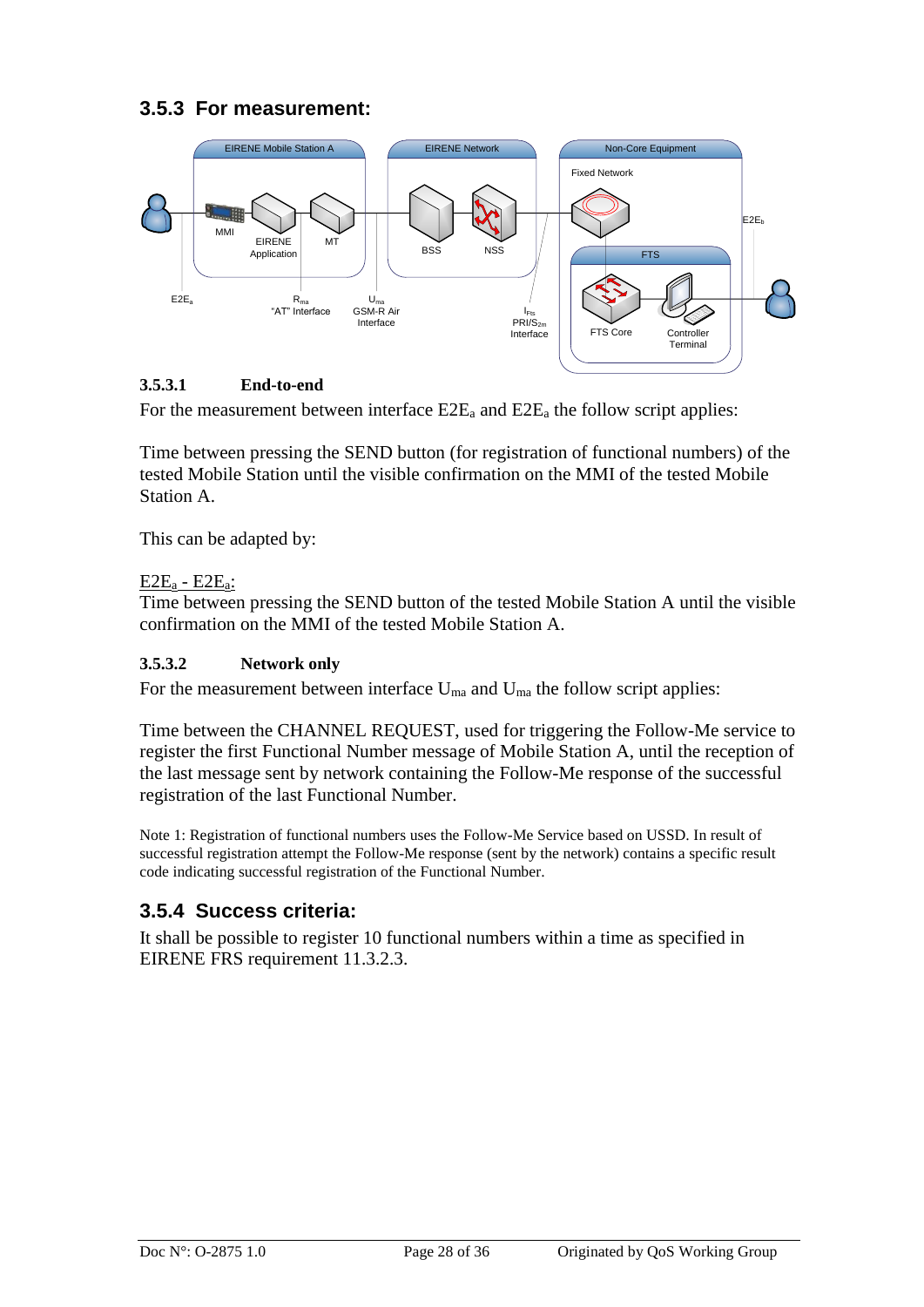## <span id="page-28-0"></span>*3.6 De-registration time for up to 10 Functional Numbers (mobile originated)*

| <b>Reference to</b> | <b>EIRENE FRS</b> | <b>EIRENE SRS</b> | other |
|---------------------|-------------------|-------------------|-------|
|                     | $11.3.3.3$ (MI)   |                   |       |

### <span id="page-28-1"></span>**3.6.1 Definition:**

De-registration time for up to ten Functional Numbers of Cab radio, originated by Mobile Station.

### <span id="page-28-2"></span>**3.6.2 Pre-conditions for measurement:**

De-registration time is applicable for functional number(s) within GSM-R network.

The Mobile Station (Cab Radio) shall support de-registration of up to 10 Functional numbers.

The Functional Numbers to be de-registered are available in the GSM-R network and registered to the MSISDN of the SIM card in the Cab Radio.

The Terminal is attached to the GSM-R network and is in Idle mode.

Tests should be performed with ten FN's.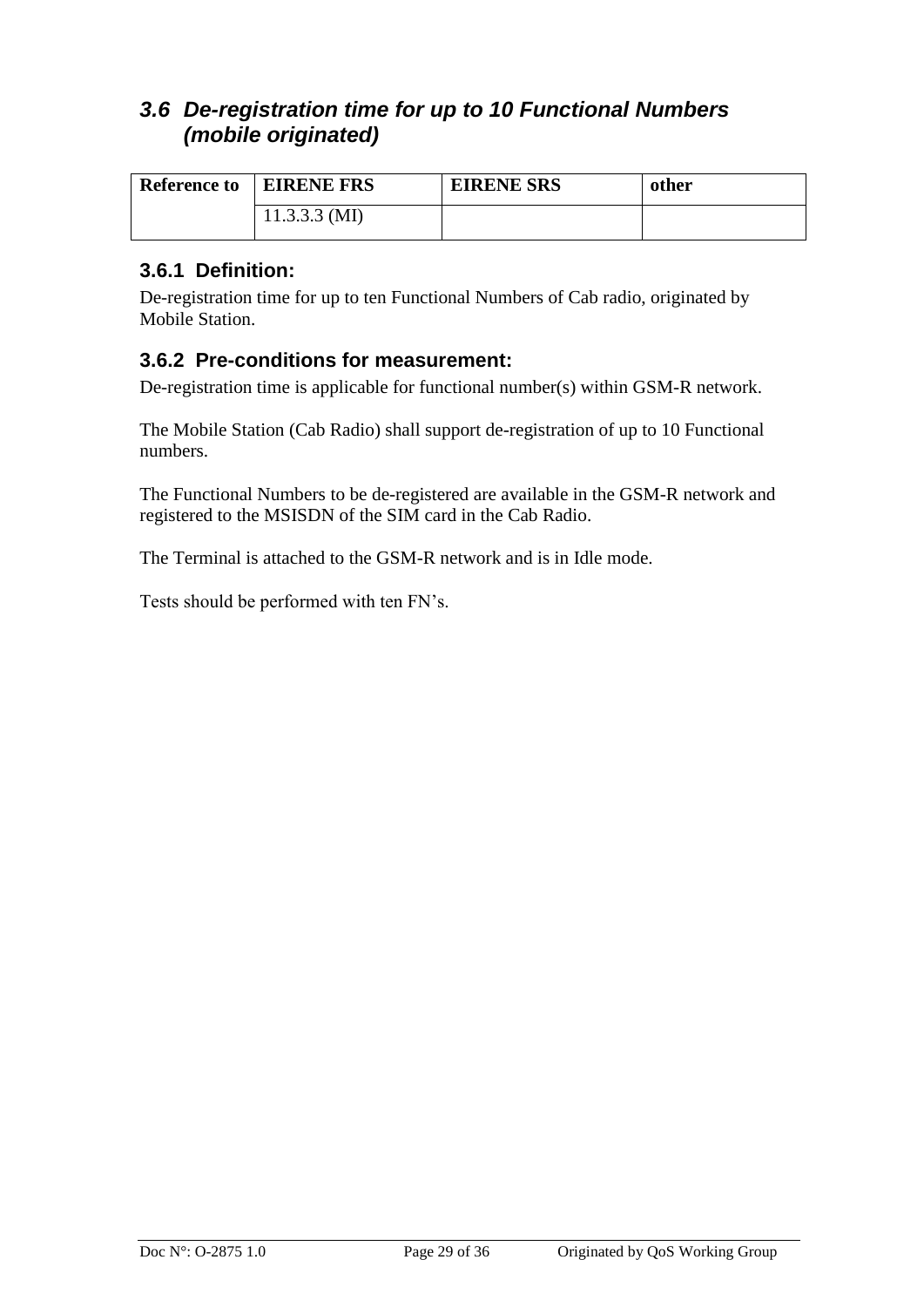## <span id="page-29-0"></span>**3.6.3 For measurement:**



#### **3.6.3.1 End-to-end**

For the measurement between interface  $E2E_a$  and  $E2E_a$  the follow script applies:

Time between pressing the SEND button (for de-registration of functional numbers) of the tested Mobile Station until the visible confirmation on the MMI of the tested Mobile Station A.

This can be adapted by:

#### E2E<sup>a</sup> - E2Ea:

Time between pressing the SEND button of the tested Mobile Station A until the visible confirmation on the MMI of the tested Mobile Station A.

#### **3.6.3.2 Network only**

For the measurement between interface  $U_{ma}$  and  $U_{ma}$  the follow script applies:

Time between the CHANNEL REQUEST, used for triggering the Follow-Me service to de-register the first Functional Number message of Mobile Station A, until the reception of the last message sent by network containing the Follow-Me response of the successful de-registration of the last Functional Number.

Note 1: De-registration of functional numbers uses the Follow-Me Service based on USSD. In result of successful de-registration attempt the Follow-Me response (sent by the network) contains a specific result code indicating successful de-registration of the Functional Number.

## <span id="page-29-1"></span>**3.6.4 Success criteria:**

It shall be possible to deregister 10 functional numbers within a time as specified in EIRENE FRS requirement 11.3.2.3.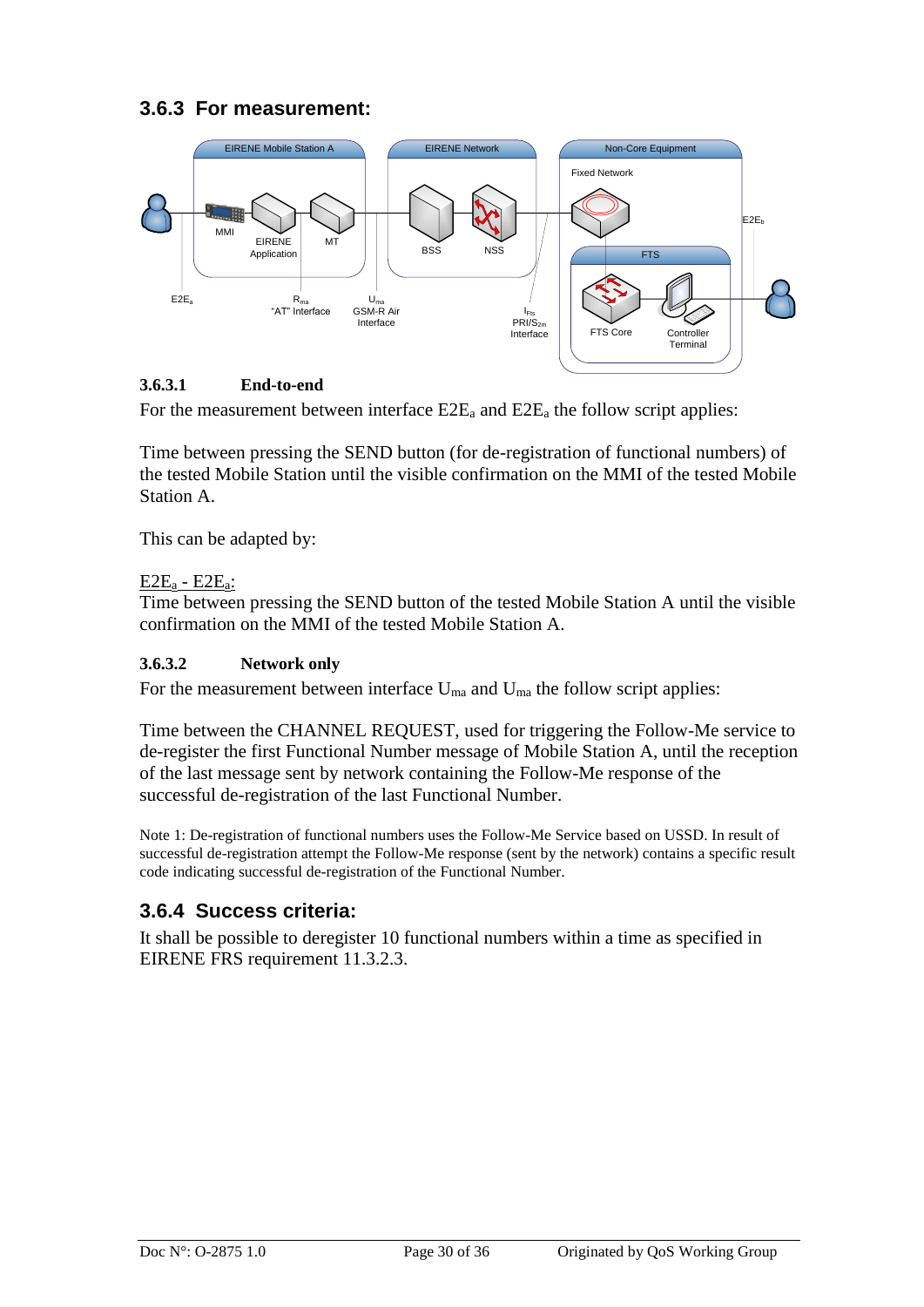## <span id="page-30-0"></span>**4 ACCEPTANCE TEST SPECIFICATION OF PARAMETERS RELATED TO (M) EIRENE QOS REQUIREMENTS**

*Not applicable for (MI) EIRENE QoS REQUIREMENTS To be defined in a later version of this document*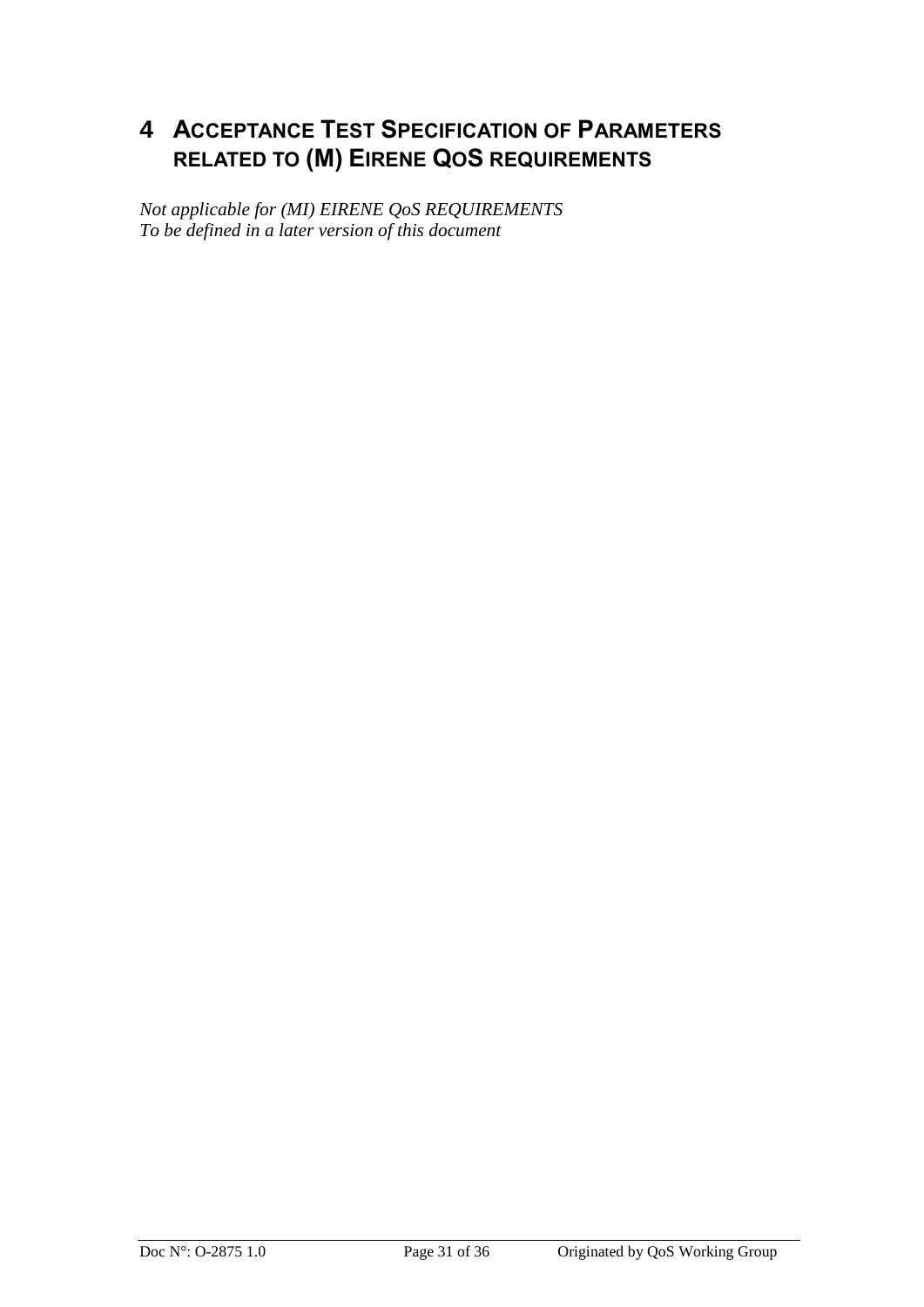## <span id="page-31-0"></span>**5 ACCEPTANCE TEST SPECIFICATION OF PARAMETERS RELATED TO OPTIONAL EIRENE AND OTHER QOS REQUIREMENTS**

*Not applicable for (MI) EIRENE QOS REQUIREMENTS To be defined in a later version of this document*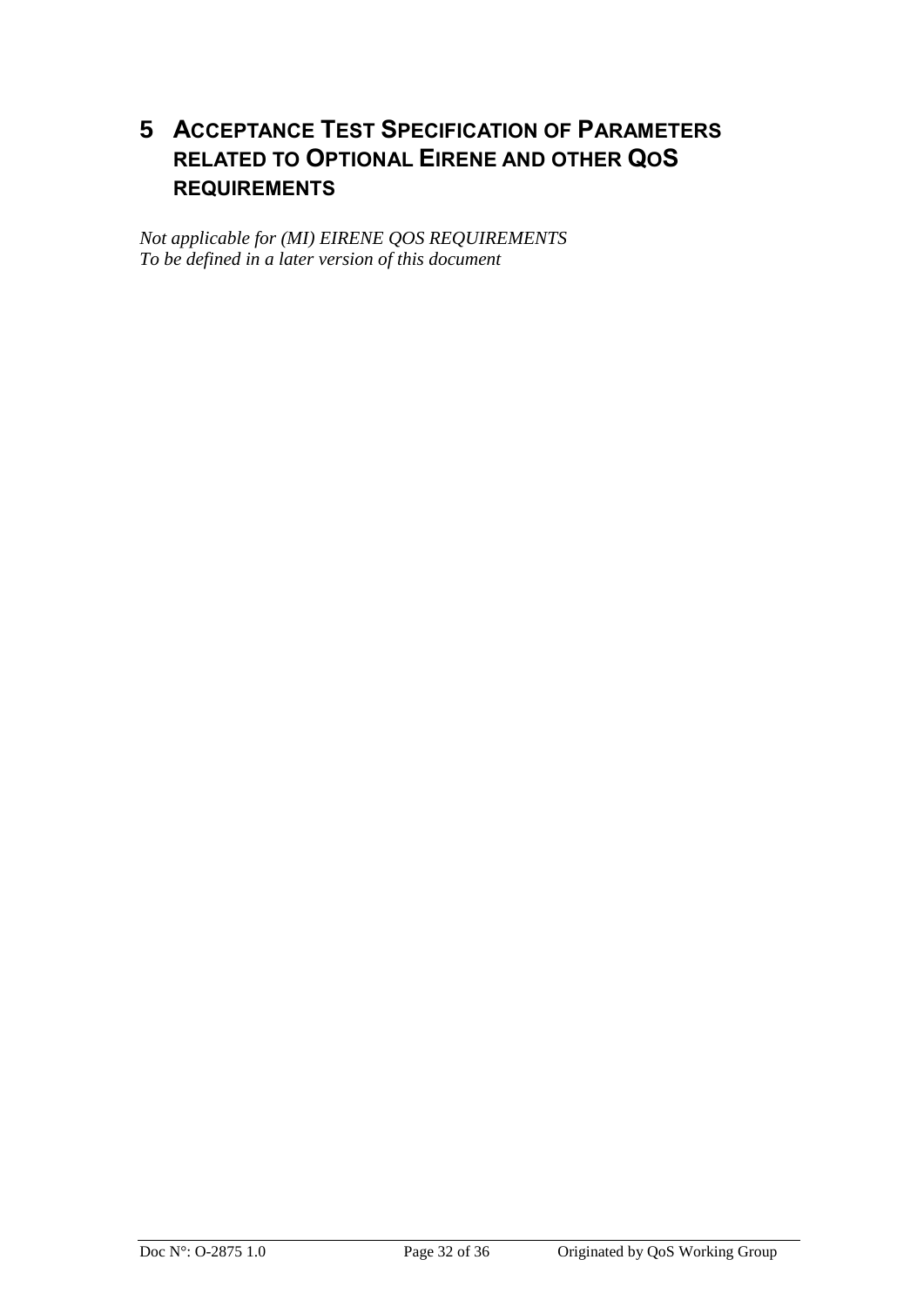## <span id="page-32-0"></span>**6 MONITORING OF QUALITY OF SERVICE DURING OPERATION**

*To be defined in a later version of this document*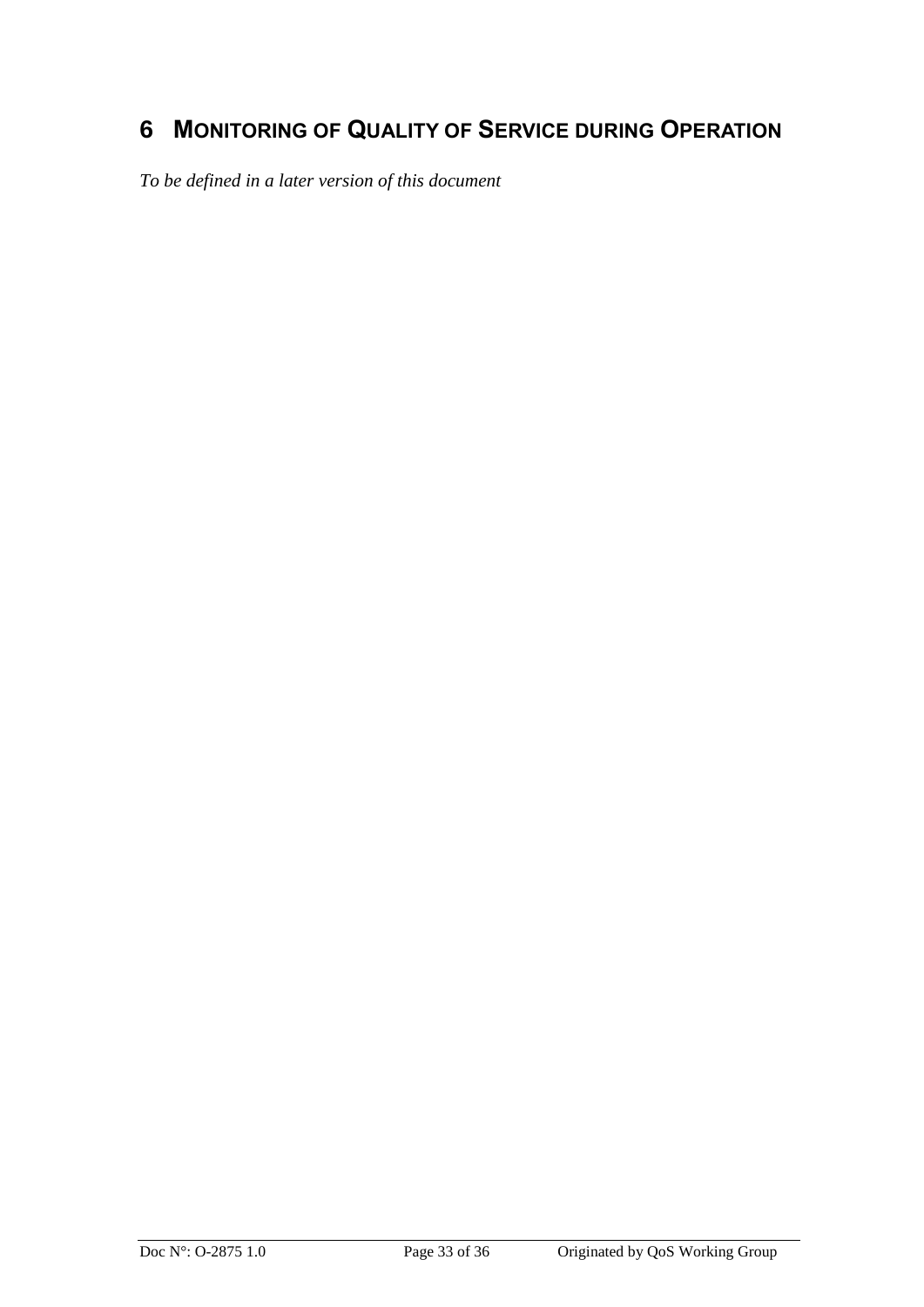## <span id="page-33-0"></span>**7 ANNEXES**

## <span id="page-33-1"></span>*7.1 EIRENE (MI) requirements relevant for QoS and (directly) related (M) and (I) requirements*

| <b>EIRENE FRS</b> | Relevant for the QoS for Voice test spec? |
|-------------------|-------------------------------------------|
| 3.4.1             | Yes                                       |
| 3.4.1i            | Yes                                       |
| 3.4.2             | Yes                                       |
| 3.4.3             | Yes                                       |
| 3.4.4             | Yes                                       |
| 5.2.2.20          | <b>No</b>                                 |
| 11.3.2.3          | Yes                                       |
| 11.3.3.3          | Yes                                       |
| 13.2.2.3          | No                                        |
| 13.2.2.3ii        | No                                        |
| 13.2.2.4          | No                                        |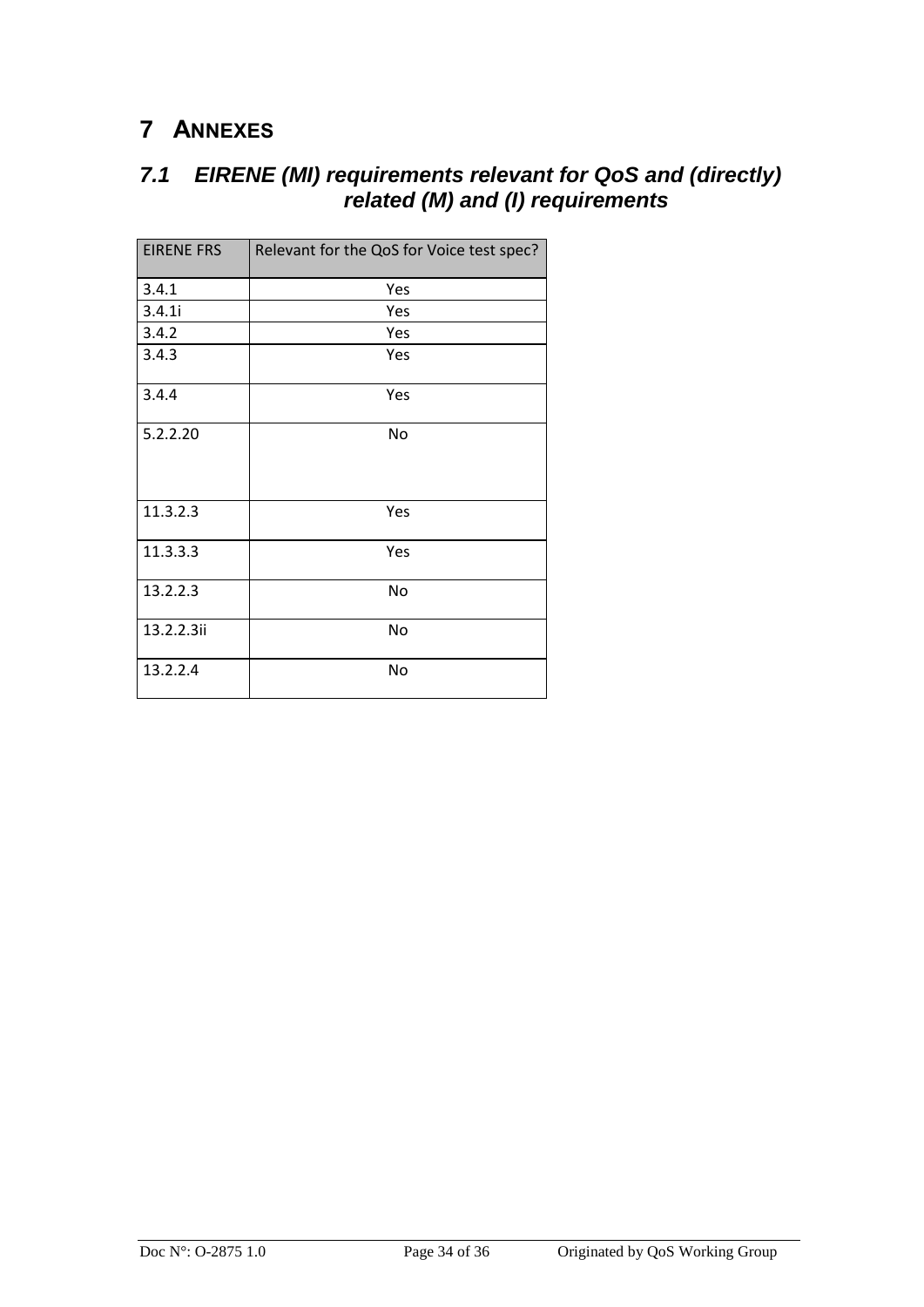| <b>EIRENE SRS</b> | Relevant for the QoS for Voice test spec? |
|-------------------|-------------------------------------------|
| 3.4.2             | Yes                                       |
| 3.4.3             | Yes                                       |
| 3.4.3i            | Yes                                       |
| 3.4.5             | Yes                                       |
| 4.3.5             | No                                        |
| 4.4.3             | No                                        |
| 5.5.28            | Yes                                       |
| 5.5.29            | Yes                                       |
| 7.3.11            | Yes                                       |
| 7A.3.10           | Yes                                       |